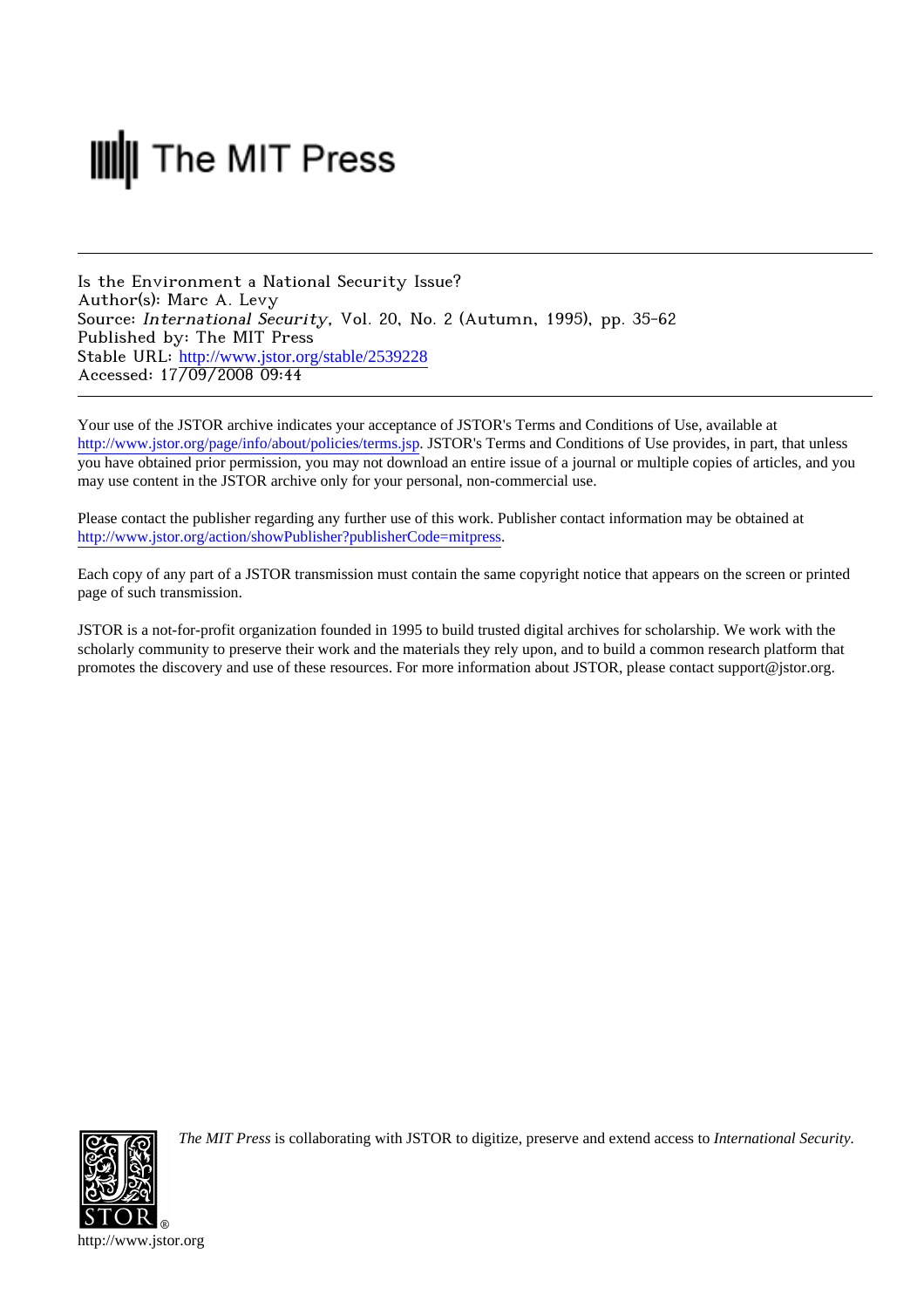# **Is the Environment a** | Marc A. Levy **National Security Issue?**

 $\ln$  the spring of 1994, when the U.S. government was trying to put its less-than-successful intervention in Somalia behind it while contemplating future troubles in Haiti, an Atlantic Monthly article painted a picture of the world in which such conflicts could be expected to magnify and spread. Robert Kaplan's "The Coming Anarchy" captured Washington's attention with its dire vision of a world beset with collapsing state authority. President Clinton was reported to have scribbled marginal notes on his personal copy, and citation of it became practically de rigueur for Cabinet members appearing before Congress. Much of Kaplan's analysis centered on the role of environmental degradation in sparking "the coming anarchy," and his article therefore marks a decided elevation of the environment and security debate.

However, to call it a debate is to stretch things. Since the late 1980s, when public discussion of environment and security links began in earnest, a ground swell of support for the core proposition that environmental degradation constitutes a security risk has encountered hardly any voices of dissent.<sup>1</sup> Critics of the core idea have voiced their opinion by way of silence rather than debate, perhaps hoping the discussion would fade away. But because the ideas are getting more, rather than less, attention, it is time to subject them to a serious review.

Marc A. Levy is Instructor of Politics and International Affairs at Princeton University.

I am grateful to Jill Cetina and Jason Holley for research assistance, and to Peter Barsoom, Shinju Fujihari, Ron Mitchell, Ted Parson, and participants in the Olin Institute workshop on Economics and National Security, December 3, 1993 for comments on an earlier draft. Tad Homer-Dixon helped to correct some errors in an earlier version. Support for this work was provided by the Olin Institute's Project on the Changing Security Environment and American National Interests.

1. The only significant exception is Daniel Deudney, "The Case Against Linking Environmental Degradation and National Security," Millennium, Vol. 19, No. 3 (Winter 1990), pp. 461–476; also see Daniel Deudney and Richard Matthew, eds., Contested Ground: Security and Conflict in the New Environmental Politics (Albany: SUNY Press, forthcoming); and Richard A. Matthew, "Environmental Security: Demystifying the Concept, Clarifying the Stakes," Environmental Change and<br>Security Project Report, No. 1 (Spring 1995), pp. 14–23. A somewhat critical and very thoughtful<br>review is found in Lothar Brock,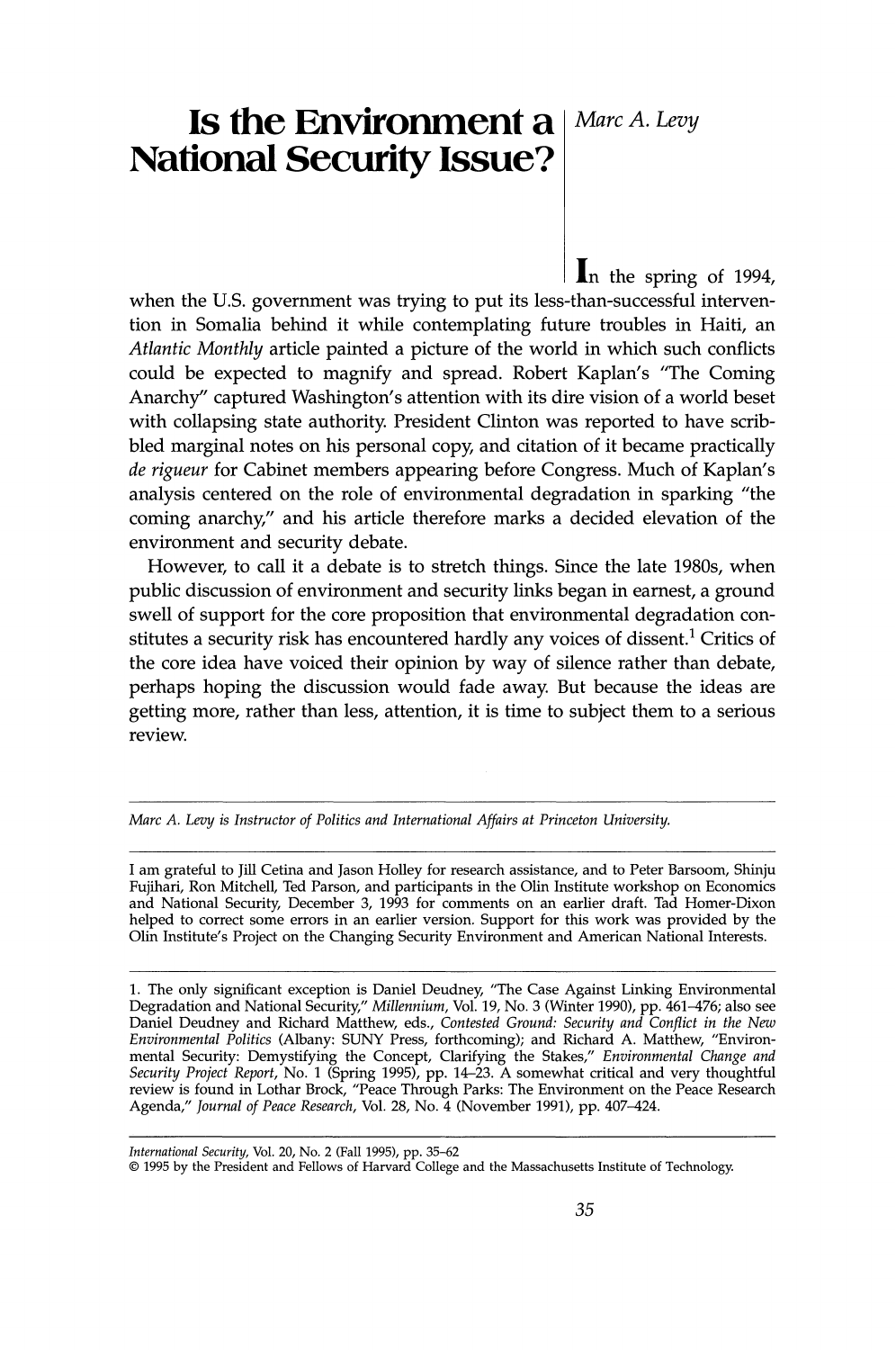This essay examines the proposition that global environmental degradation is a security threat to the United States. I focus on three distinct forms of connection between the environment and security, which I term the existential, the physical, and the political. This article reviews each link and evaluates each on its own terms. All of these views pertain to links *from* processes of environmental degradation to deterioration in security positions. Connections that run in the opposite direction (from use of force to deterioration in environmental quality) are not examined here.<sup>2</sup>

Adherents to the existential view, such as Jessica Tuchman Mathews and Norman Myers, argue that certain aspects of the global environment are so intimately connected to our deepest national values that they are constitutive of our security interests. When these environmental values are threatened, our security is threatened, ipso facto. I argue that this position has no basis except as a rhetorical device aimed at drumming up greater support for measures to protect the environment. These advocates probably hope for more than is realistic in this regard, because the rhetorical act of pointing out that environmental degradation endangers important national values begs the question of how such values ought to be traded off against one another. In addition, the political task of gaining support for the environment may in many cases fare better on the level of low politics than high politics, as I explain.

I find that proponents of the direct physical link between environment and U.S. security have serious arguments worth considering, but that these arguments require difficult assessments of competing alternative responses. A combination of prevention, adaptation, and "letting nature take its course" is likely to emerge as optimal. This conclusion is unsettling to many advocates of the environment and security link, but unsurprising to students of security studies: it amounts to an argument that to "roll back" global environmental change is forbiddingly costly, and that a better policy consists of a combination of "containment" and "co-existence."

Finally, this paper finds that the indirect, political threat from environmental degradation (involving environmental refugees, resource wars, and so on) is at once both the weakest substantive threat to U.S. security and the strongest

<sup>2.</sup> Such connections are important and worthy of further study; Arthur Westing and his colleagues have written about this theme, which has received increased attention in the aftermath of the Gulf War. See Arthur H. Westing, ed., Cultural Norms, War and the Environment (Oxford: Oxford University Press, 1988). On the Gulf War, see United States Senate Committee on Environment and Public Works, Gulf Pollution Task Force, "The Environmental Aftermath of the Gulf War: A Report," March 1992.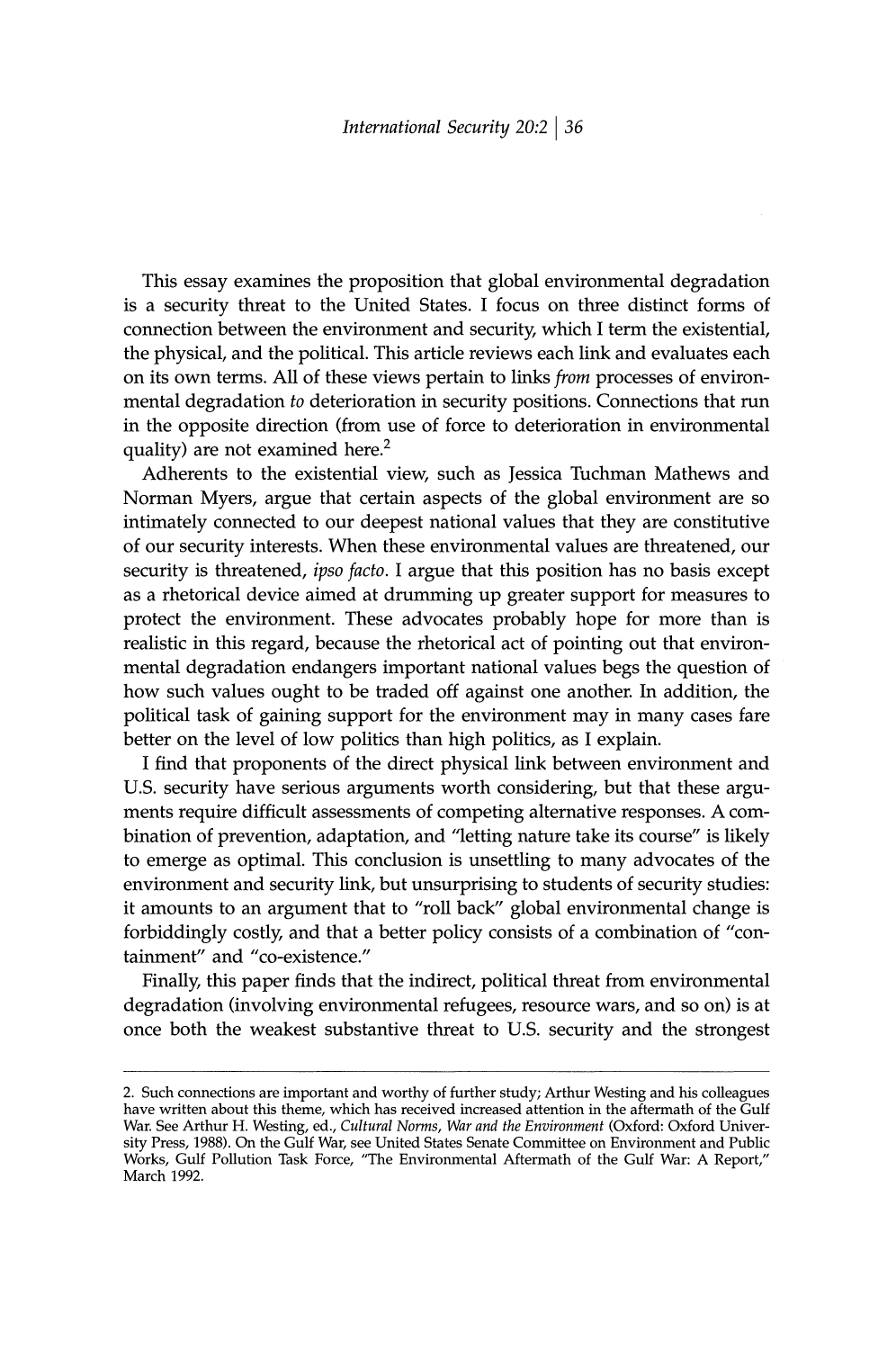intellectual challenge to the field of security studies. That is, the United States has the least to fear from political conflicts caused by environmental harm (because such conflicts are likely to be limited to regions removed from direct U.S. interests); but nonetheless this is where the academic community has the most catching up to do, because the question of how regional conflicts emerge and evolve is one of the most neglected areas of security studies, and analysts have made a strong case that environmental degradation is an important causal factor. I argue, however, that to conclude that we need more research on environmental causes of conflict per se is wrong. The reason we do not know much about the role of the environment in sparking regional conflict is not that we have neglected the environment. On the contrary, few good studies of regional conflict neglect natural resources as central factors. Rather, we do not know much about the role of the environment in causing conflict because we do not know much about what causes regional conflict overall. What we need, if we wish to come to grips with any "coming anarchy," is research on conflict, not on the environment.

## Definitions

Because both "environment" and "security" are flexible enough to mean almost anything one wishes, one must be explicit in defining them.<sup>3</sup> The appropriate test for the definitions offered here is whether they are useful for thinking about a class of foreign policy issues. After reviewing the way the terms are used in the literature, I propose a definition of "environment" that emphasizes the connection to physical and biological systems, and a definition of "security" that emphasizes protection of national values against foreign threats. Whether or not one accepts the definitions offered here, one conclusion is inescapable. The literature to date has either failed to offer definitions at all, or has offered plainly self-serving and closed-minded ones. If there is to be any serious consideration of environmental threats by the security studies and security policy communities, we need more thoughtful consideration of how to define the potential common ground.

At the broadest level, the "environment" can refer to anything in which something takes place or which affects what people do; in other words, almost

<sup>3.</sup> Computer searches on articles containing both the word "environment" and the word "security" generate thousands of references, of which only about 10 percent or so have anything to do with the topic of this essay.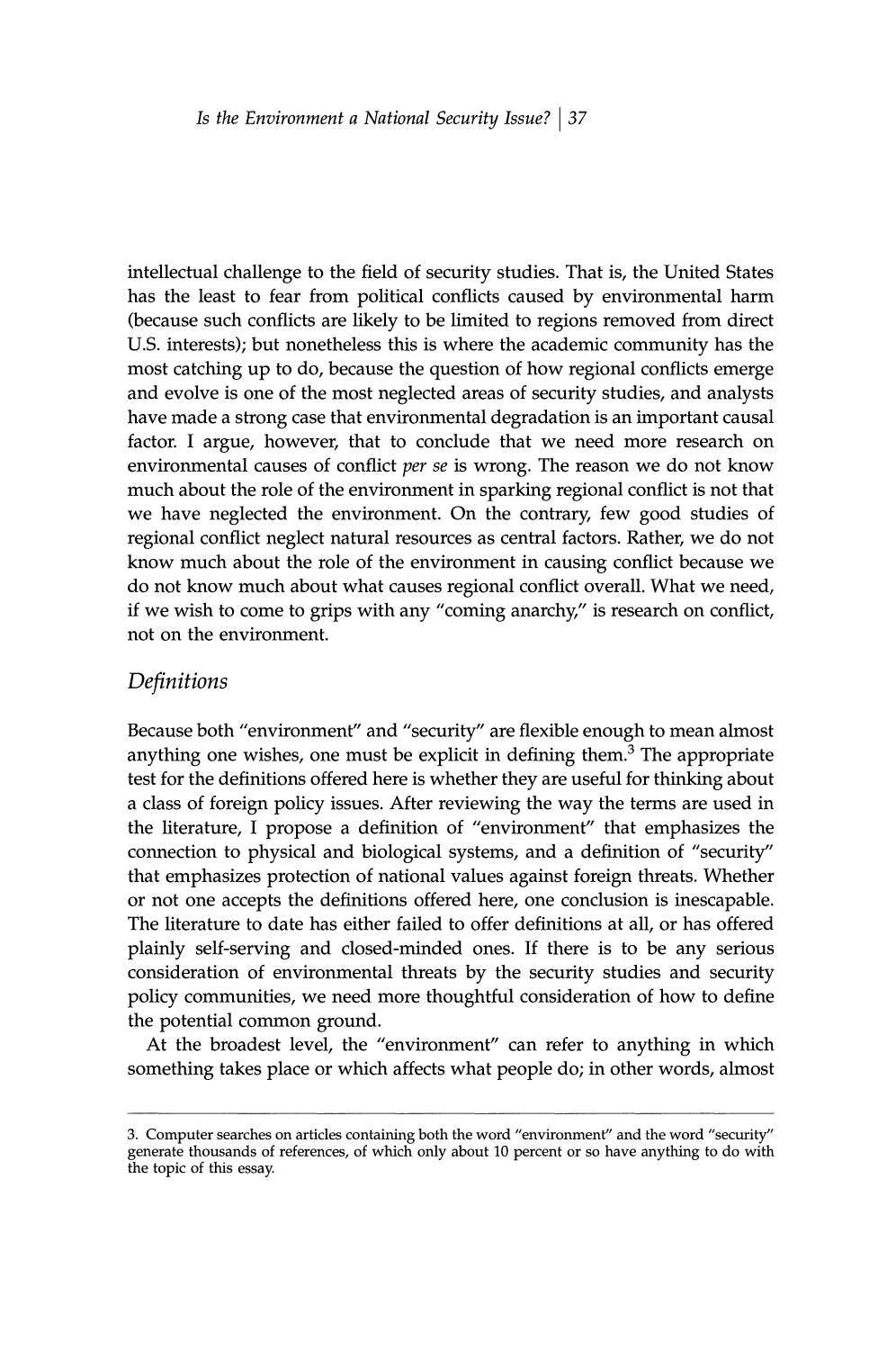anything at all. In reference to a particular issue-area, the term is used only somewhat less broadly and seldom without explicit definitions. The classic textbook on international environmental policy devotes an entire page to defining "policy" but nothing to defining "environment."<sup>4</sup> Ironically, even a 272-page "dictionary of environment and development" fails to define "environment" (or "development," for that matter).<sup>5</sup>

At a practical level, people use the term "environment" to refer to physical and biological systems, as distinguished from political, economic, and other social systems. An issue is an environmental issue if it involves physical or biological systems to a significant extent. But that is a broader definition than most people use in practice. Deposits of valuable minerals, for example, are components of a physical system, yet most people do not consider the gold supply, say, to be an environmental issue. However, other mineral deposits—for example, petroleum deposits—are sometimes treated as environmental issues.

In fact, the earliest work on environment and security considered all natural resources to be "environmental resources," from oil to fish to farmland. Arthur Westing's work on the environment and war has consistently adopted this highly encompassing view of the term.<sup>6</sup> This definition may have some degree of logical coherence, but it fails the test of usefulness. Under Westing's classification, virtually every war counts as an "environmental" war, because natural resources of some sort have figured to some degree in almost every belligerent's war aims.<sup>7</sup>

Westing's use of the term, and that of others who include economic resources with biological or physical roots, fails to capture what is novel about environmental problems as they relate to security issues, and for that reason is not helpful to advancing our thinking about security.

I find Stephan Libiszewski's definition most useful. He argues that we ought to restrict our use of the term "environment" to phenomena in which there are ecological feedbacks and equilibria. Natural resources characterized by a fixed stock steadily depleted over time, or systems in which the feedbacks are strictly

<sup>4.</sup> Lynton Keith Caldwell, International Environmental Policy: Emergence and Dimensions, 2nd ed., rev. (Durham, N.C.: Duke University Press, 1990). A casual survey of other texts reveals similar inattention to defining the term.

<sup>5.</sup> Andy Crump, Dictionary of Environment and Development (Cambridge, Mass.: MIT Press, 1993).<br>6. Arthur H. Westing, ed., Global Resources and International Conflict: Environmental Factors in Strategic Policy and Action (Oxford: Oxford University Press, 1986).

<sup>7.</sup> See appendix 2 in ibid., listing a dozen twentieth-century "environmental wars," including World Wars I and II.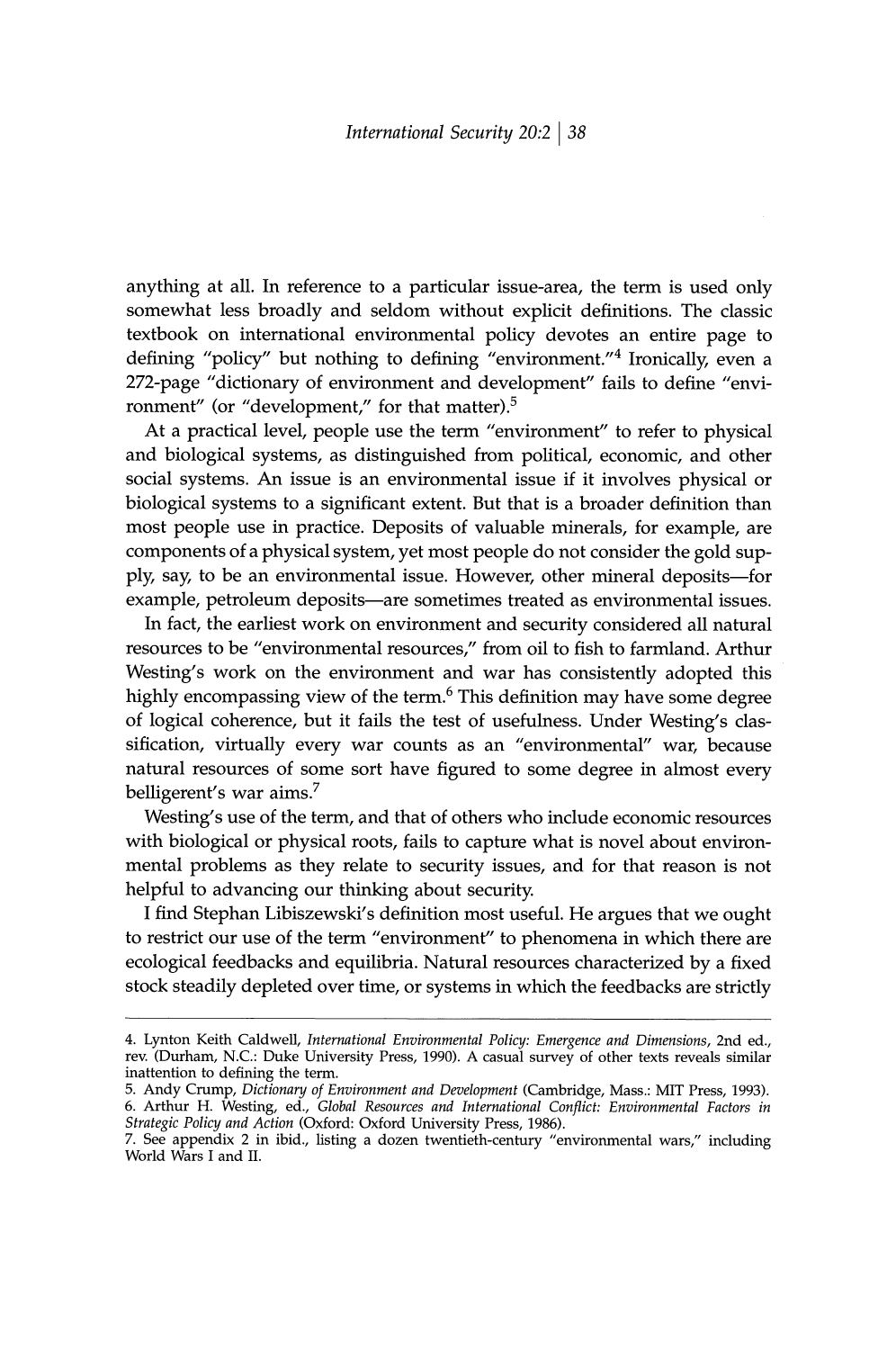economic and not ecological, ought not to be considered environmental.<sup>8</sup> I find this argument compelling. It accords with the common sense of the term "environment," and it focuses attention on those phenomena that have not commonly been associated with security issues and therefore have the potential to help us learn something new.

What this definition excludes is the sense in which "environmental" phenomena include those systems necessary for the support of life. Struggle over some groundwater resources, for example, may not involve any significant ecological feedbacks but may instead be dominated by pure extraction and economics. Yet depletion of freshwater resources is commonly considered an environmental problem. The explosion at Bhopal was also considered an environmental accident even though no important feedbacks were involved: people were simply killed and injured by poison.

In this essay I use the term "environment" for issues involving biological or physical systems characterized either by significant ecological feedbacks or by their importance to the sustenance of human life. Natural resources not embedded in such systems (such as mineral deposits) are excluded.

"Security" is no easier to define. The question of "whose security" (a nation, an international system, all of humanity) is easy to dispense with, however, because the choice depends on the goals of the analysis. Because this paper is aimed at exploring the implications for U.S. policy, I look at national security. This is not to say that there is no such thing as global security, only that this is not the focus of the present analysis.

But once one has bounded the jurisdictional scope, the choices become more problematic. The traditional definition equates security with, in Helga Haftendorn's words, "the absence of a military threat or with the protection of the nation from external overthrow or attack."<sup>9</sup> This definition, perfectly adequate to the "normal" study of security, is clearly useless for any exploration of what reformulations of the study of security are appropriate because it excludes environmental and other non-military threats by definition. What one needs is

<sup>8.</sup> Stephan Libiszewski, "What is an Environmental Conflict?" Occasional Paper No. 1, Environment and Conflicts Project (Bern: Swiss Peace Foundation, 1992), p. 3.

ment and Conflicts Project (bern: Swiss Peace Foundation, 1992), p. 3.<br>
9. Helga Haftendorn, "The Security Puzzle: Theory Building and Discipline Building in Interna-<br>
4. Helga Haftendorn, "The Security Puzzle: Theory Buil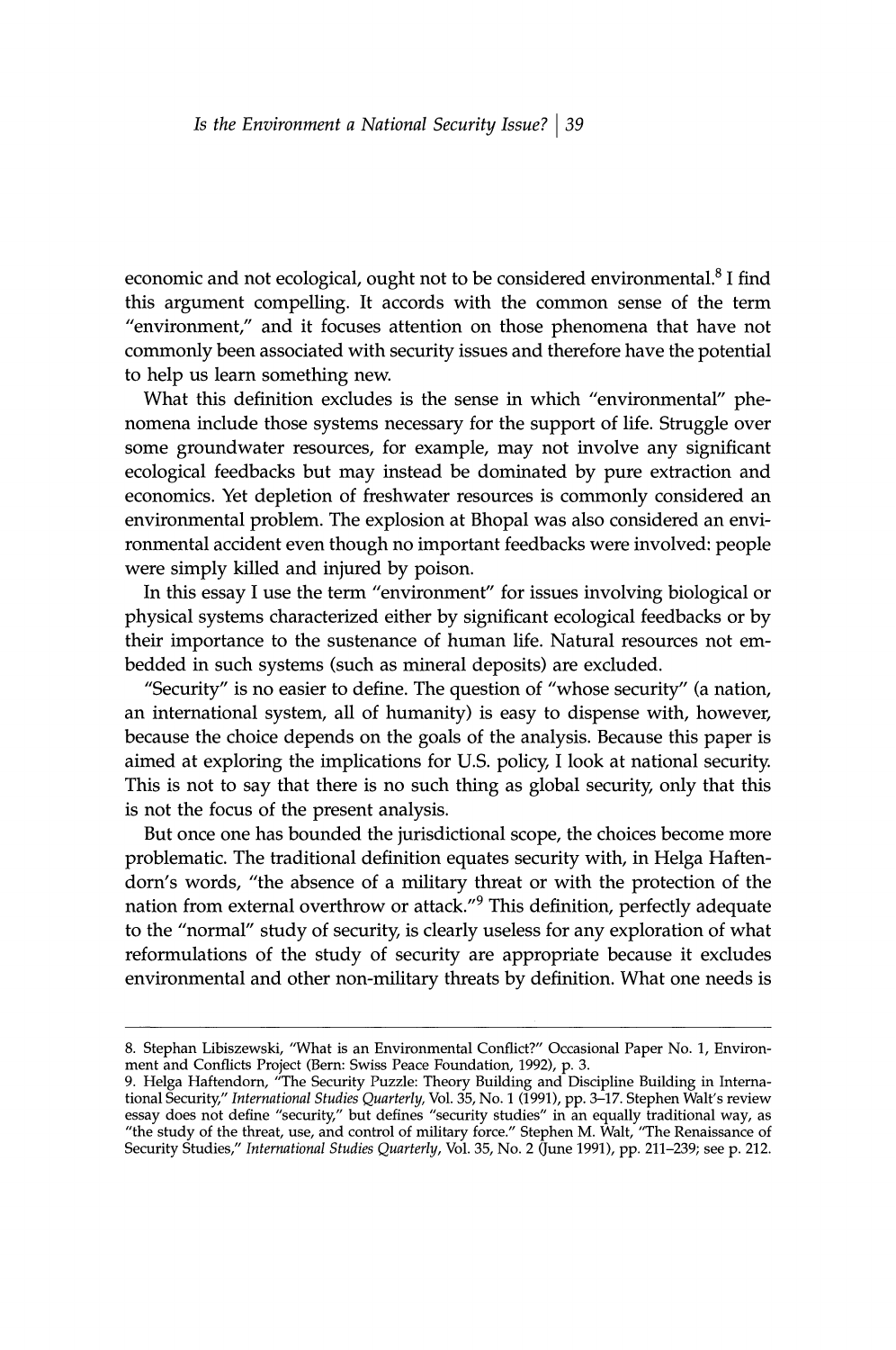a definition that includes the traditional threats while permitting environmental and other important threats (without necessarily requiring them). It must do so in a way that the identified area of concern is recognizable by practitioners of traditional security studies; otherwise there is no hope of persuading them that the "new" threats constitute security threats.

Richard Ullman's effort along these lines is more promising:

A threat to national security is an action or a sequence of events that (1) threatens drastically and over a relatively brief period of time to degrade the quality of life for the inhabitants of a state, or (2) threatens significantly to narrow the range of policy choices available to a state or to private, nongovernmental entities (persons, groups, corporations) within the state.<sup>10</sup>

Ullman's definition fares well at permitting the inclusion of non-military threats. It has been cited favorably in numerous examinations of environment and security.<sup>11</sup> It has not been recognized, however, by the mainstream security studies community, judging from citations and usage. It appears to have broadened the scope so much that the original content of "security" is swamped by intruders, rendering it utterly alien to the security studies community. That will not do.

The definitions that have been offered fail to engage both analysts of environmental threats and traditional security analysts. This means either that there is no overlap between these two groups or that a useful definition exists but has not yet been formulated. I prefer to think that the latter is the case; in any event the only way to find out is to attempt to find that common ground. If one takes the Haftendorn/Walt and Ullman definitions as marking the opposite poles (only military force is in, or almost everything is in), what is needed is a more sensible middle. I propose the following: "A threat to national security is a situation in which some of the nation's most important values are drastically degraded by external action." This definition owes much to Ullman, but retains the sense that the actions of foreigners are involved, which is missing from Ullman's formulation. This is not to argue that foreign threats

<sup>10.</sup> Richard Ullman, "Redefining Security," International Security, Vol. 8, No. 1 (Summer 1983), pp. 129-153; see p. 133.

<sup>11.</sup> Recent works that approvingly cite Ullman's definition include Joseph J. Romm, Defining 11. Recent works that approvingly cite Olman's definition include Joseph J. Komm, *Defining*<br>National Security: The Nonmilitary Aspects (New York: Council on Foreign Relations Press, 1993),<br>p. 36; Peter H. Gleick, "Environ York: W. W. Norton, 1993), p. 21.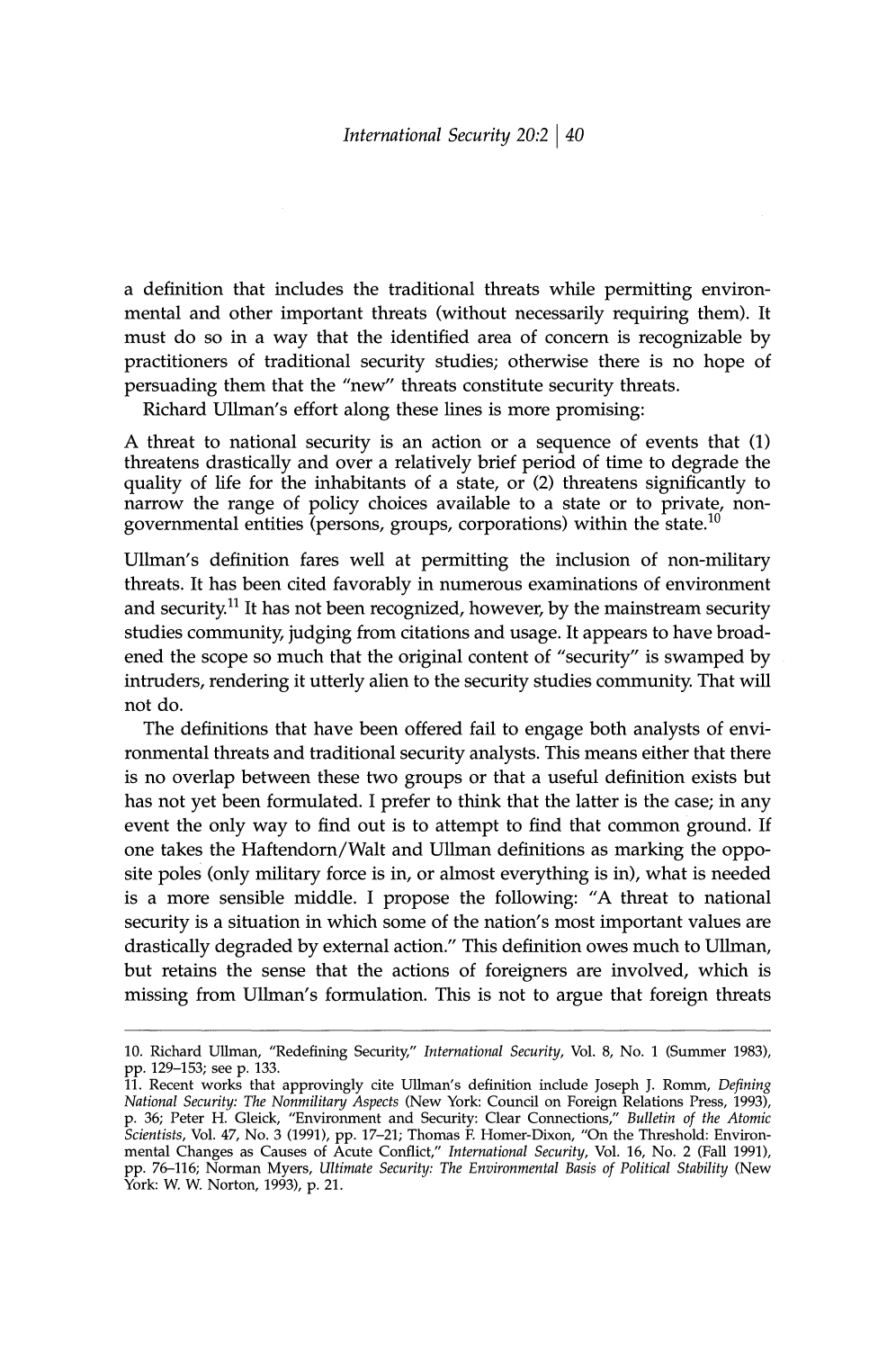are always more severe than domestic (such a view is clearly untenable); it is merely to suggest that a focus on the actions of foreigners is a defining trait of security studies; one cannot expunge that from one's definition and still claim to be talking about the same subject. "External action" does not mean action in which the nation has no role whatsoever. It refers to action in which the participation of foreigners is central, whether or not domestic action is also harming national values.

This definition is not easy to put into practice, but no useful definition of security could be. The Haftendorn/Walt definition is easy to use but so restrictive that it does not serve any purpose—why bother to call it "security" studies if the only thing it can possibly mean is the study of the use of military force? Any useful definition of security will have to have blurry edges. In fact, debates over what constitutes the most important national values and what constitutes significant levels of degradation are central themes running through the history of security studies.<sup>12</sup>

# Environmental Degradation as an Existential Threat to U.S. Security Interests

I begin with a discussion of the view that environmental protection and U.S. security are existentially linked, because proponents of this view are largely responsible for launching the contemporary debate on environment and security. The two most cited authors are Jessica Tuchman Mathews and Norman Myers, writing in two of the most prominent foreign policy organs, Foreign Affairs and Foreign Policy. (Myers subsequently weighed in with a book on the topic.) Writing in 1989, Mathews argued for a "broadening definition of national security to include resource, environmental and demographic issues." $13$ She reviewed a number of global phenomena, including soil erosion, population growth, biodiversity loss, and climate change, and argued that they affected U.S. interests in so many profound ways that they warranted a "new way of thinking." Mathews's analysis is representative of the existentialist view, though one must read between the lines to discover this.

<sup>12.</sup> A common thought experiment used to separate security threats from other threats (or vital interests from other interests) is to ask whether the values affected and the degree of degradation threatened are sufficient to provoke a military defense. For any alleged security threat, one can ask, "Would we fight over it?"

<sup>13.</sup> Jessica Tuchman Mathews, "Redefining Security," Foreign Affairs, Vol. 68, No. 2 (Spring 1989), pp. 162-177; see p. 162.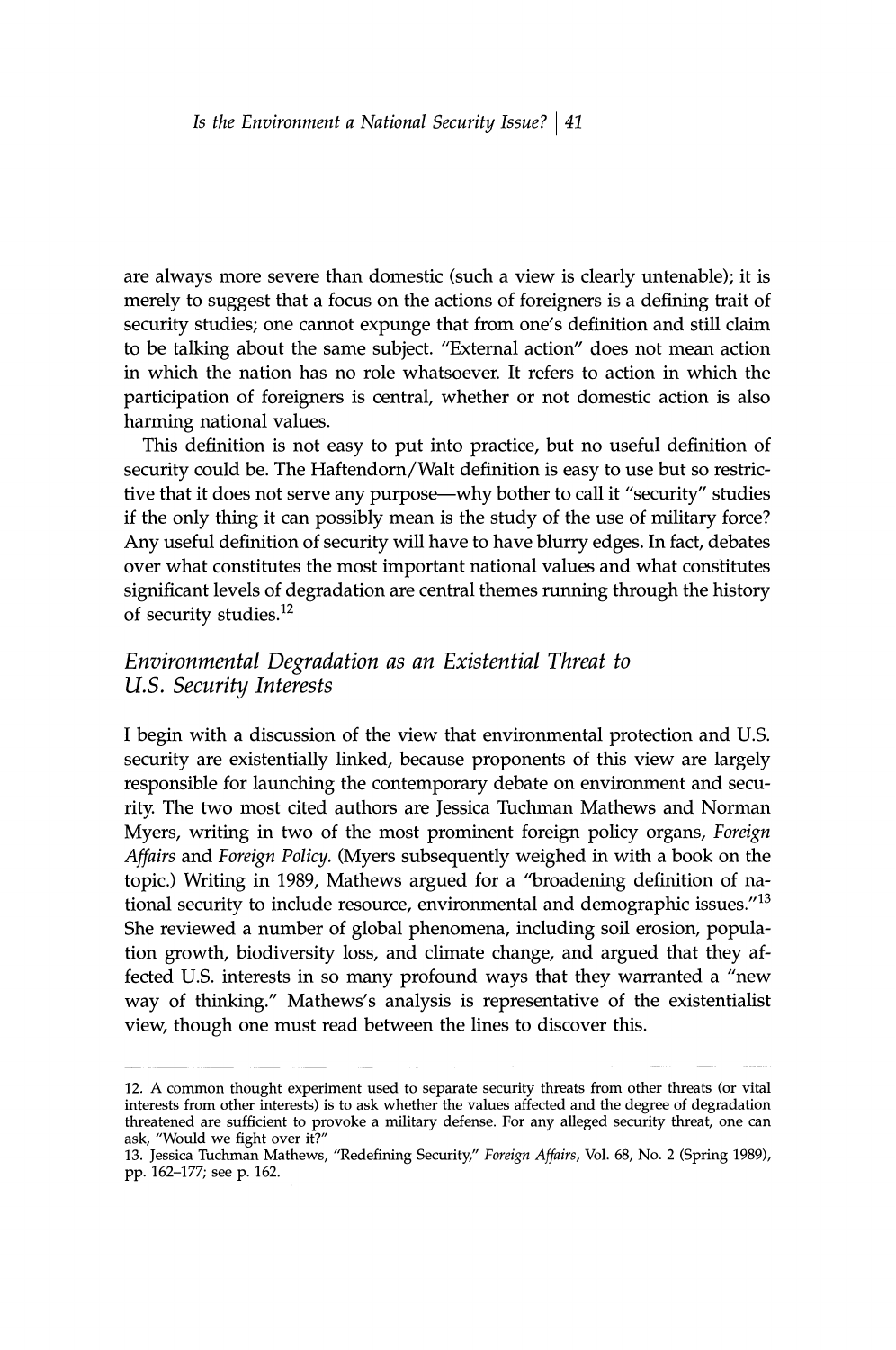Much of Mathews's analysis consists of discussion of specific environmental problems with more or less direct impacts on U.S. interests, as well as specific recommendations of how to solve these problems. However, she does not couch her overall argument in instrumental terms, but rather attempts to make the case rhetorically that global environmental protection is such a vital component of U.S. national security that one cannot be separated from the other. She catalogs a number of global environmental problems, for example, but rather than assess the impact of each on specific national interests, asserts that "the value and absolute necessity for human life of functioning ecosystems is finally becoming apparent." This conclusion is said to justify the claim that environmental protection and national security are inseparable.

Norman Myers's analysis is virtually identical in form to that of Mathews. He points out global trends indicating rapid environmental change and growing ecological interdependence, lists some examples of specific environmental problems the United States ought to be worried about, and concludes that there is a "need to incorporate an environmental dimension into security planning."<sup>14</sup> Like Mathews, Myers sets as his task convincing us that environmental damage constitutes a security risk, not in proposing particular solutions to specific problems. He does offer some remedies, but they are vague and ad hoc: he advocates, for example, spending more money on Egyptian environmental protection and on reforestation efforts in El Salvador. In his book-length discussion, where he devotes an entire chapter to policy recommendations, he goes scarcely any further, adding recommendations to increase foreign aid, reduce Third World debt, liberalize trade, and discourage corruption.<sup>15</sup>

A more extreme version of the existential argument has been made by Renner, who writes that "environmental degradation imperils nations' most fundamental aspect of security by undermining the natural support systems on which all of human activity depends."<sup>16</sup> Renner presents an apocalyptic vision in which, unless the "outmoded" traditional concept of national security is rejected in favor of a more comprehensive view that takes environmental harm into account, all of human society is at risk.

What these and other existential advocates have in common is the view that examining individual environmental problems on their own terms is in-

15. Myers, Ultimate Security, chap. 16.

16. Michael Renner, National Security: The Economic and Environmental Dimensions, Worldwatch Paper 89 (Washington, D.C.: Worldwatch Institute, May 1989).

<sup>14.</sup> Norman Myers, "Environment and Security," Foreign Policy, No. 74 (Spring 1989), pp. 23-41; see p. 41.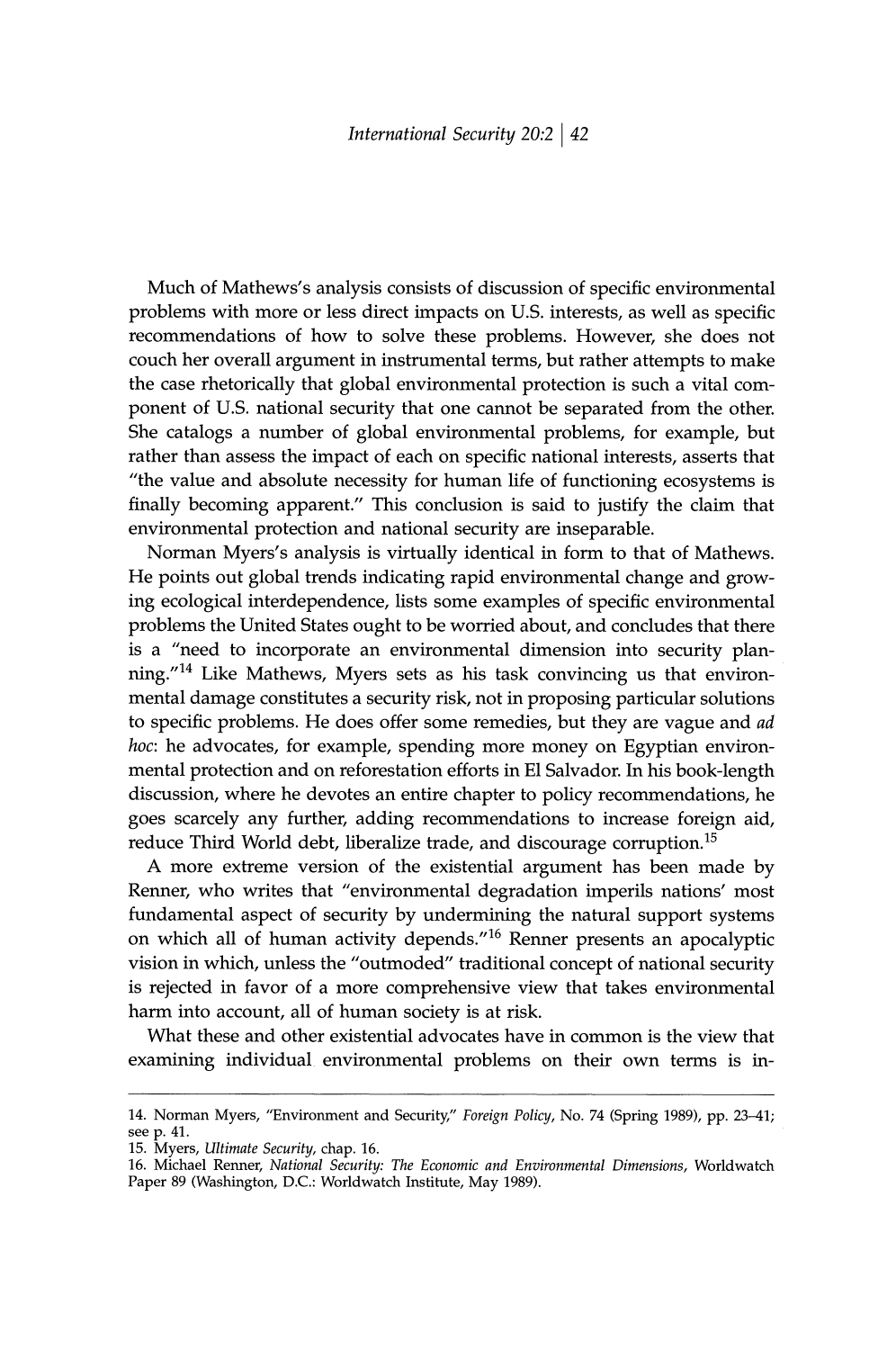adequate, and that what is required is a fundamentally new thinking that takes global environmental protection to be an essential component of national security. This view is stated explicitly only occasionally but is implicit in the whole genre. What other point could there be to itemizing a long list of environmental problems and attaching it to a plea for new thinking about security?

The project that Mathews and others are engaged in, in which they try to link environment and security, is fundamentally flawed, because they are engaged either in double counting or in rhetorical flourishes aimed at boosting public support for environmental protection, and neither is defensible.

The possibility that double counting is going on emerges if one dissects the precise links that are alleged between environmental degradation and national security. For any environmental threat to be a security threat, there must be some demonstrable connection to some vital national interest. In the case of ozone depletion, the connection is to public health and human lives; in the case of environmental refugees, the connection is to humanitarian concerns, migration and regional stability; and so on. For each environmental threat that the existentialists itemize, a connection to some national interest is either spelled out or implied. These connections to national interests justify certain remedial measures—curbing chlorofluorocarbon (CFC) production, providing sustainable development assistance to the poor, etc. The appropriate level and form of remedy is dictated by the interests affected. How can the analysis of problem and remedy change if one clusters these phenomena under the security label? I argue that it cannot, for that would be to count the interests affected twice, once on their own terms and then a second time because they constitute a "security" interest.

If calling these problems "security" problems does change the analysis, but double counting is not going on, then "security" must mean something other than protection of vital national interests. Myers comes close to this in his 1993 book, where he despairs at his inability to convince a member of Britain's foreign policy establishment who is crippled with "realpolitik indifference." In the end Myers pleads, "Isn't there a fresh type of security that also counts, an inner security that ultimately forms the bedrock of our being? This, I feel, is the clincher argument."<sup>17</sup> It is possible to imagine such constructions of security, but they would take the discussion so far from the mainstream as to

<sup>17.</sup> Myers, Ultimate Security, p. 16.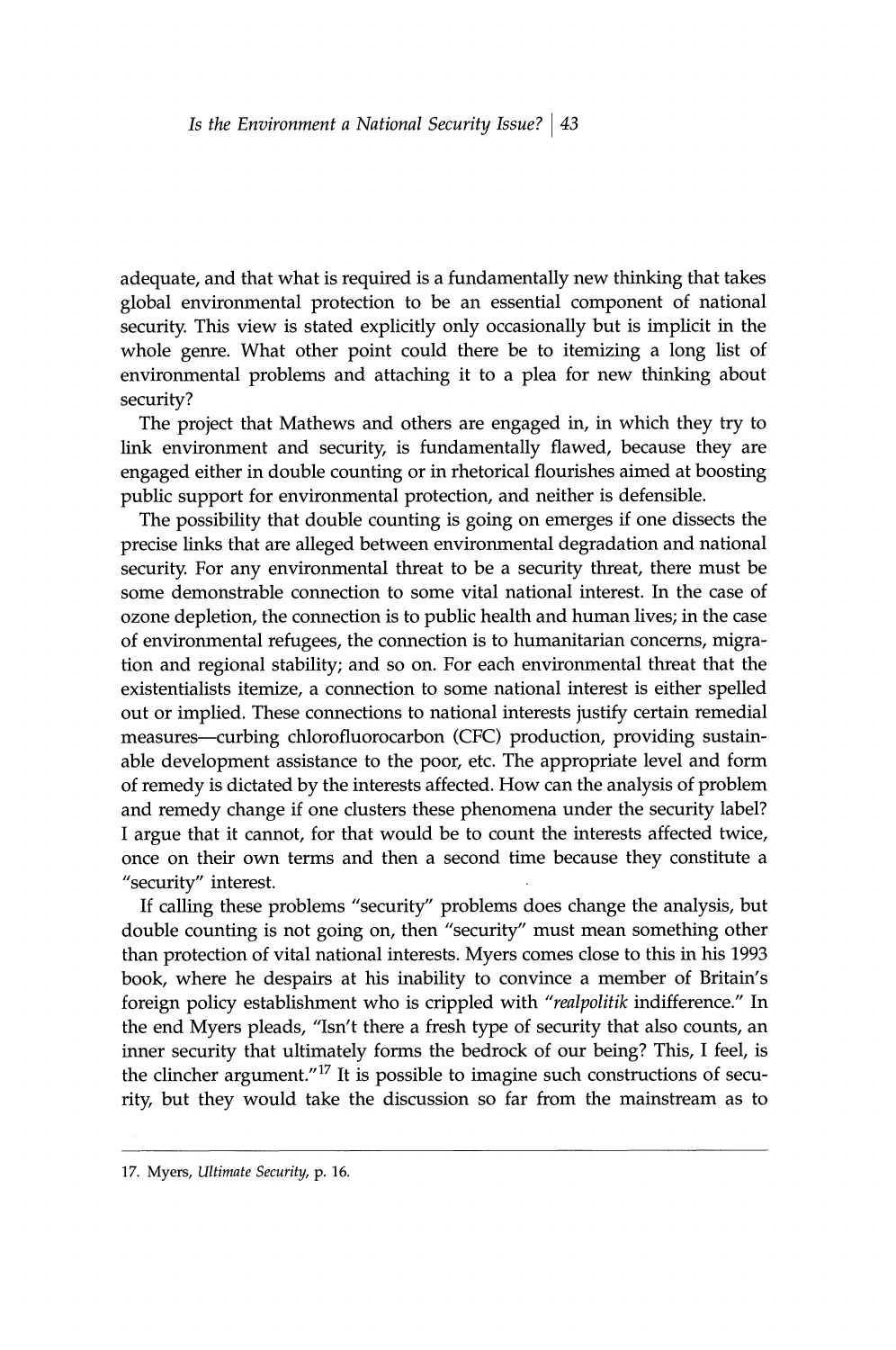forswear any hope of linking environmental issues to the conventional security agenda.

It is probably not a coincidence that advocates of the existential link between security and environment provide the loosest definitions of security. Mathews's Foreign Affairs article is titled "Redefining Security," but it offers neither a definition nor a redefinition of the term. Renner also never defines security.<sup>18</sup> Myers neglects to define security in his article, but does include a four-page sidebar in his book entitled "What is this Thing Called Security?" which reveals his existential position by including environmental protection as part of the definition of security<sup>19</sup>; however, such a definition cannot be of use in exploring potentially interesting links between the two phenomena. These writers avoid precise definitions, because, I believe, they would reveal the sloppy thinking contained in the existential view.

Why would intelligent people make such mistakes? One compelling reason suggested by Daniel Deudney is that to whip up greater support for global environmental protection, the security rubric is used as a rhetorical attentiongetter.<sup>20</sup> Perhaps Mathews and others want people to engage in double counting because they do not think that the policies that emerge from "single" counting" are adequate. If this is the case, then the justification for linking environment and security in an existential way lies in its effects in the competition for sound bites on the evening news and in political campaigns and, by extension, in the competition for budgetary and other scarce resources. Opening a 1989 conference on environment and security, Richard Stanley came close to stating this explicitly: "It is encouraging that we increasingly hear some people discuss environmental issues as threats to security. In international relations, security issues are generally regarded as the stuff of 'high politics' while economic, social and environmental issues are considered 'low politics.' National leaders, of course, give priority attention to high politics."21

<sup>18.</sup> Renner does wax effusive about something he calls "environmental security," which is superior to "military security." Environmental security is said to be better because it is "positive and inclusive" and seeks to "protect or to restore." Renner, *National Security*, p. 63. If it has any meaning at all, "environmental security" in this context is nothing more than a shorthand for outcomes favored by certain environmentalists.

<sup>19.</sup> Myers, Ultimate Security, p. 32.

<sup>20.</sup> Deudney, "The Case Against Linking Environmental Degradation and National Security," p. 465.

<sup>21. &</sup>quot;Environmental Problems: A Global Security Threat," Report of the 24th United Nations of the Next Decade Conference, June 18-23, 1989, p. 10.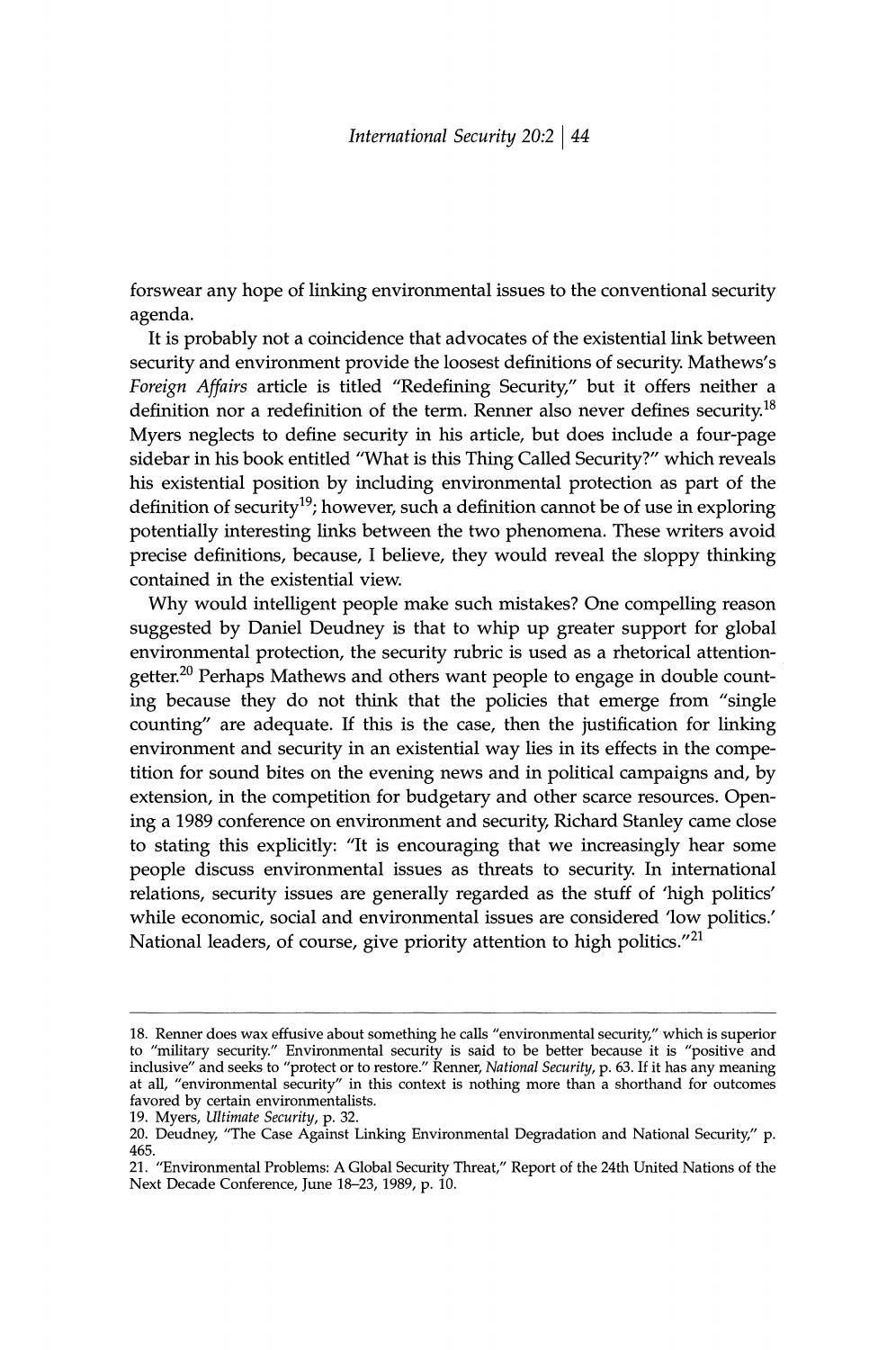Few existential advocates have stated the justification as directly as this. (Deudney points it out in order to criticize it.) In fact, such a plan requires that its rationale remain hidden from view. Deudney has offered some cogent criticisms of this unstated rationale; in particular, he identifies a potential for application of undesirable attributes of the "security" mind-set to environmental problems.

A more basic criticism is that the existential view of environment as a security issue is far too blunt an instrument to generate appropriate policy responses. Because it seeks to obscure precise calculation of environmental threats and costliness of response strategies (in order to promote double counting), it discourages critical thinking about which environmental problems are serious and which are trivial. Thus analysts may make earnest claims that acid rain is a security threat, for example, when by any logical criteria acid rain would have to rank very far down on the list of threats to national security because the values threatened—trees, sports fishing, and so on—are far from vital. $^{22}$ The existential view encourages the mistaken impression that any problem that is international and ecological is a security problem. This may be a recipe for more attention to environmental policy, but it is also a recipe for bad environmental policy. Public opinion is notoriously out of touch with the relative seriousness of environmental problems. An Environmental Protection Agency (EPA) study in 1987 found little correlation between public perception of the seriousness of environmental risks and the actual seriousness of those risks.<sup>23</sup> In an era of declining growth rates and rising budget deficits, surely we want resources devoted to the most pressing problems.

Another more fundamental criticism is that if all these analysts are up to is trying to garner more support for environmental issues, then their entire project is anathema to any effort to link up thinking on environment and security issues. Instead, it is an effort to raid the security issue in order to reap some of the deference that they believe politicians and publics pay to it. However, this adds nothing to the understanding of our security interests. Even if the ap-

<sup>22.</sup> Myers, "Environment and Security," p. 23; John E. Carroll, "The acid challenge to security (acid rain)," Bulletin of the Atomic Scientists, Vol. 45, No. 8 (October 1989), pp. 32–35. The apparent exception is the German and Energy Policies in Britain and Germany (London: Belhaven Press, 1991), chaps. 4, 10.

<sup>23.</sup> U.S. Environmental Protection Agency, Unfinished Business: A Comparative Assessment of Environmental Problems (Washington, D.C.: U.S. Environmental Protection Agency, Office of Policy Analysis, Office of Policy Planning and Evaluation, 1987).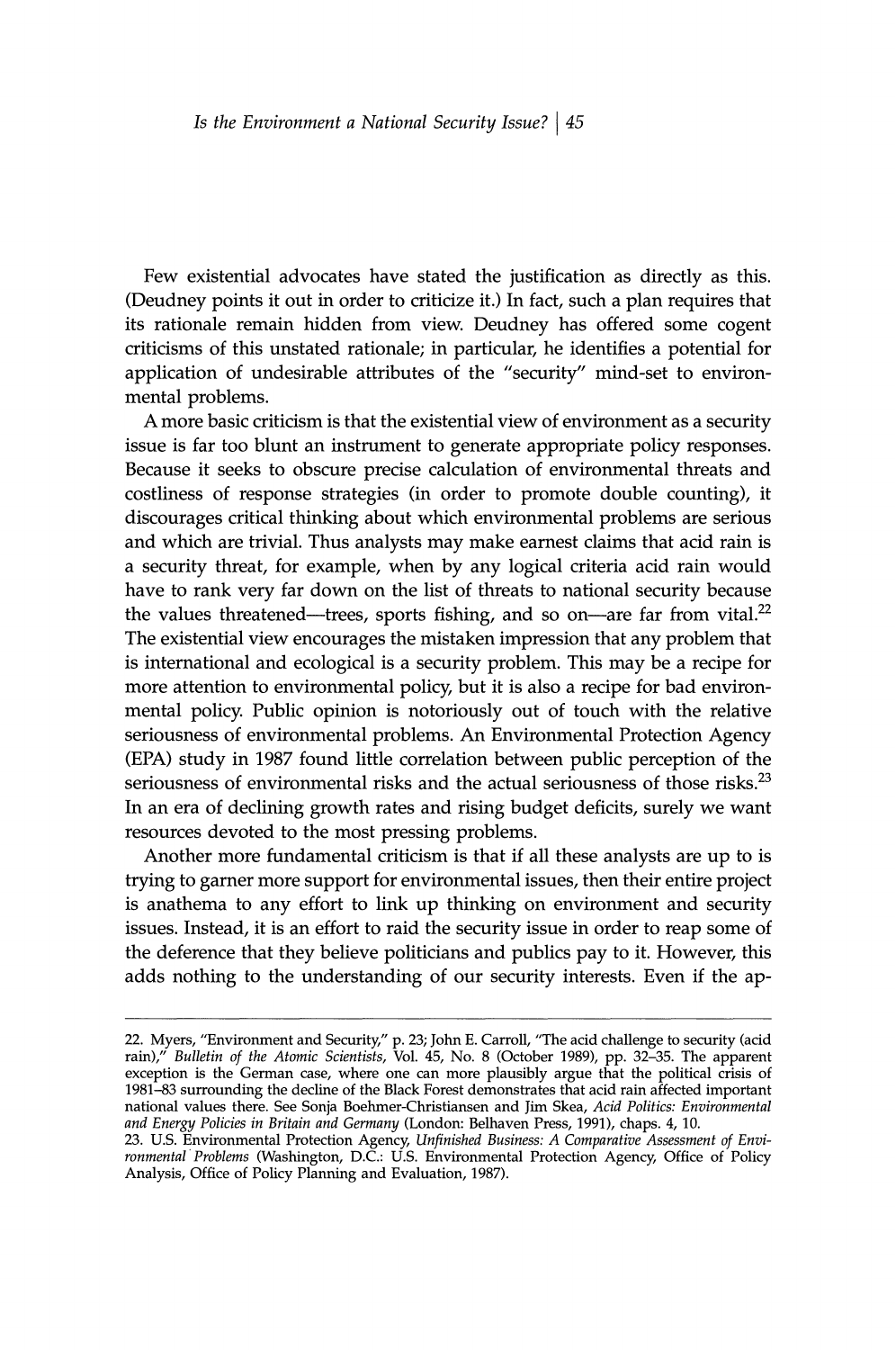proach succeeds at generating some increased public support, it will alienate foreign policy intellectuals; it is not feasible to imagine a successful redefinition of U.S. security policy that lacks support from major segments of the foreign policy intelligentsia, and it is difficult to imagine such support coalescing around an intellectually flimsy set of slogans.

# Environmental Degradation as a Direct Physical Threat to U.S. Security Interests

Whereas the existential claim that environmental degradation constitutes a security risk *ipso facto* avoids delineating precise mechanisms by which U.S. interests are affected and demurs from proposing and justifying specific control measures, another group of proponents dwells on such things more systematically. These environment and security analyses are probably most similar to traditional security studies in identifying threats, spelling out the consequences of inaction, and evaluating competing options to respond to the threat.

However, this sort of environment and security assessment is also probably the least common of the three discussed here. Arguments along these lines tend to be accompanied by a litany of considerations that includes existential and indirect political threats, but does not isolate a distinct class of threats worth examining on their own. This must change if the environment and security debate is to remain sustainable. Direct physical threats provide the most compelling rationale for considering environmental degradation to be a security risk, but they receive the least attention as security threats.

Environmental degradation constitutes a direct physical threat to U.S. security interests when environmental damage results directly in the significant loss of life or welfare of U.S. citizens, or otherwise impairs our most important national values. A thinning of the ozone layer that threatens to kill and blind hundreds of thousands of Americans is easy to identify as a security risk.<sup>24</sup> Whereas the existential argument requires a radical broadening of the conception of what constitutes vital U.S. interests to retain coherence, the direct physical argument rests on conceptions of U.S. interests that are not contested.

<sup>24.</sup> In fact, U.S. News and World Report (not exactly a "green" publication) called it the "ultimate security risk" in a 1992 headline. S. Budiansky, "The Ultimate Security Risk: Holes in the Ozone Layer," U.S. News and Wor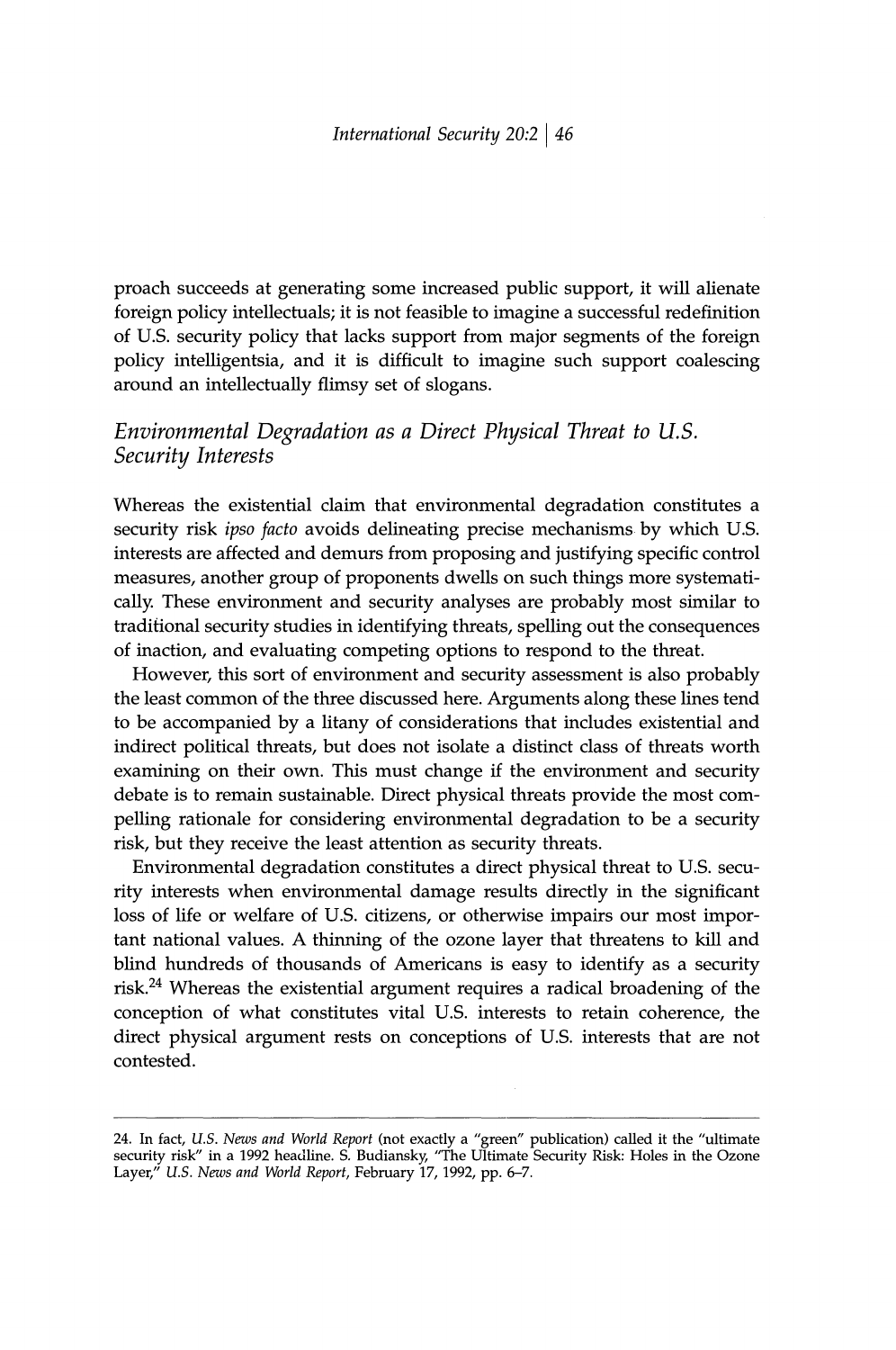Because this form of the argument fits easily into ongoing thinking about security, any evaluation of it must be conducted at a more detailed level than the evaluation offered above of the existential argument. One must examine the specific environmental threats that constitute security risks, make judgments on their severity, and assess options for responding to the risk. Here I discuss the problems of stratospheric ozone depletion and climate change, two environmental problems that, I believe, come closest to constituting direct physical threats to U.S. security.

For a long-term research program, one would want to be more systematic about which risks to consider as security risks. One can start with a list of international environmental threats which people have argued are the most critical.<sup>25</sup> Without assessing the merits of any specific claims, one can ask for each risk whether the mechanism alleged to be at work is one that involves direct degradation of important American values. For those international environmental threats that have been proposed as among the most pressing, only climate change and ozone depletion affect important values directly. The others either do not affect vital interests, or do so only indirectly, by playing a role in a more complex causal mechanism in which other factors are more important. (See Table 1.)

#### **OZONE DEPLETION**

A review of the ozone depletion problem shows that while it clearly constitutes a security risk, and that efforts to cope with the problem have similarities with efforts to cope with important military threats, there is no evidence that labeling the problem as a security threat adds any value to our ability as a society to respond effectively. In fact, one reason political responses to the ozone depletion problem have been so effective may be that the problem was by and large not framed as a security problem, but rather as a more mundane public health and chemical hazard problem.

<sup>25.</sup> There are a variety of lists to examine: Caldwell, International Environmental Policy, pp. 17-18; World Bank, World Development Report 1992: Development and the Environment (New York: Oxford University Press, 1992), pp. 1-14; World Resources Institute, The Crucial Decade: The 1990s and the Global Environmental Challenge (Washington, D.C.: World Resources Institute, 1989); U.S. Environmental Protection Agency, Unfinished Business: A Comparative Assessment of Environmental Problems: Vol. I, Overview (Washington, D.C.: U.S. Environmental Protection Agency, Office of Policy Analysis, Office of Policy Planning and Evaluation, 1987); U.S. Council on Environmental Quality (CEQ), United States of America National Report, UN Conference on Environment and Development (Washington, D.C.: CEQ, 1992); and for the most comprehensive list imaginable, Agenda 21 (New York: United Nations, 1993).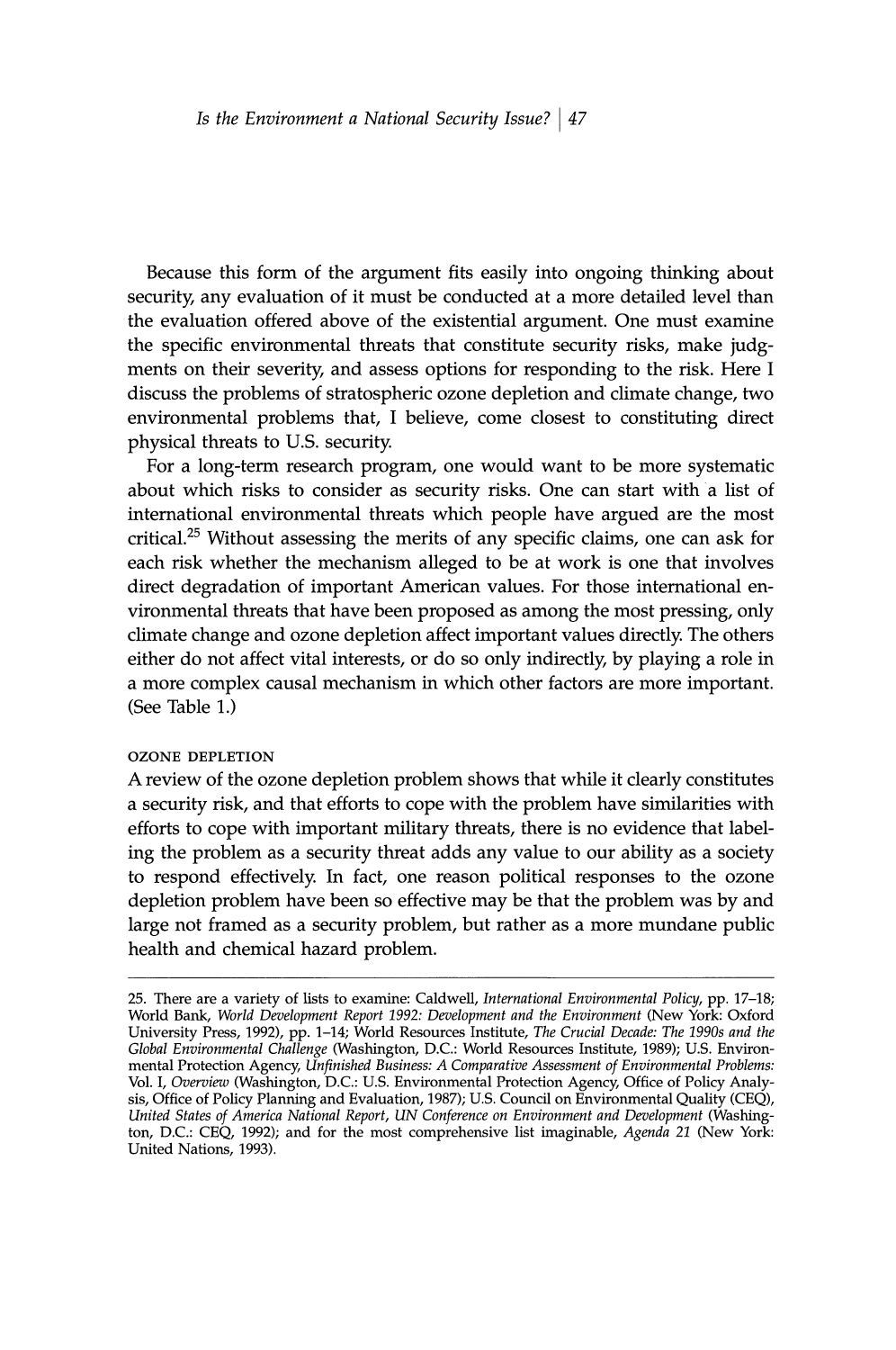#### Table 1. U.S. Environmental Security Risks.

| <b>Environmental Threat</b>    | Process by which National Values Are Affected                                    |
|--------------------------------|----------------------------------------------------------------------------------|
| <b>Direct Security Risks</b>   |                                                                                  |
| Ozone depletion                | Cancer deaths, blindness of citizens                                             |
| Climate change                 | Large-scale economic disruption                                                  |
| <b>Indirect Security Risks</b> |                                                                                  |
| Desertification                | Human suffering among rural poor overseas                                        |
|                                | Regional conflicts sparked by scarcity                                           |
| Ocean pollution                | Ecosystem deterioration                                                          |
|                                | Declining fish stocks                                                            |
|                                | Water quality                                                                    |
|                                | Regional conflicts sparked by scarcity                                           |
|                                | Public health problems among poor overseas                                       |
| Population growth              | Increased stress on all environmental sectors                                    |
| Erosion                        | Human suffering among rural poor overseas                                        |
|                                | Regional conflicts sparked by scarcity                                           |
| <b>Biodiversity loss</b>       | Inherent value to species                                                        |
|                                | Loss of undiscovered drugs, industrial materials, important<br>chemical products |

NOTE: Some would raise legitimate objections to classifying biodiversity as even an indirect security problem. Whereas all the other problems on this list threaten to degrade a value that currently exists, species loss threatens to destroy values that might exist but will not if the threat is realized. If a foreign power somehow were able to threaten to destroy the ability to make penicillin for all time, that would surely consititute a security threat that would justify the use of force. But if a foreign power threatened to destroy its own ability to create things equally as beneficial as penicillin and which it could sell in the future, would other powers ever consider using force to prevent that? The answer has to do with the circumstances under which the failure to save a life is morally equivalent to the taking of a life - a complex question.

The problem of stratospheric ozone depletion has much in common with conventional security risks.<sup>26</sup> The values that are threatened are the lives and well-being of Americans, in addition to such other values as the lives and well-being of other citizens, ecosystem health, crop productivity, and materials destruction. As early as 1971, when stratospheric ozone was believed to be threatened by a proposed supersonic transport plane (SST), the potential in-

<sup>26.</sup> For overviews of the ozone case, see Edward A. Parson, "Protecting the Ozone Layer," in Peter M. Haas, Robert O. Keohane, and Marc A. Levy, eds., Institutions for the Earth: Sources of Effective International Environmental Protection (Cambridge, Mass.: The MIT Press, 1993), pp. 27-75; and Richard Elliot Benedick, Ozone Diplomacy: New Directions in Safeguarding the Planet (Cambridge, Harvard University Press, 1991). I have also made use of Nancy Dickson, William Clark, et al., "Stratospheric Ozone Depletion in the United States: A Historical Perspective of Risk Management," contribution number I.20 to the project on Social Learning in the Management of Global<br>Environmental Risks, Kennedy School of Government, Harvard University, August 1992.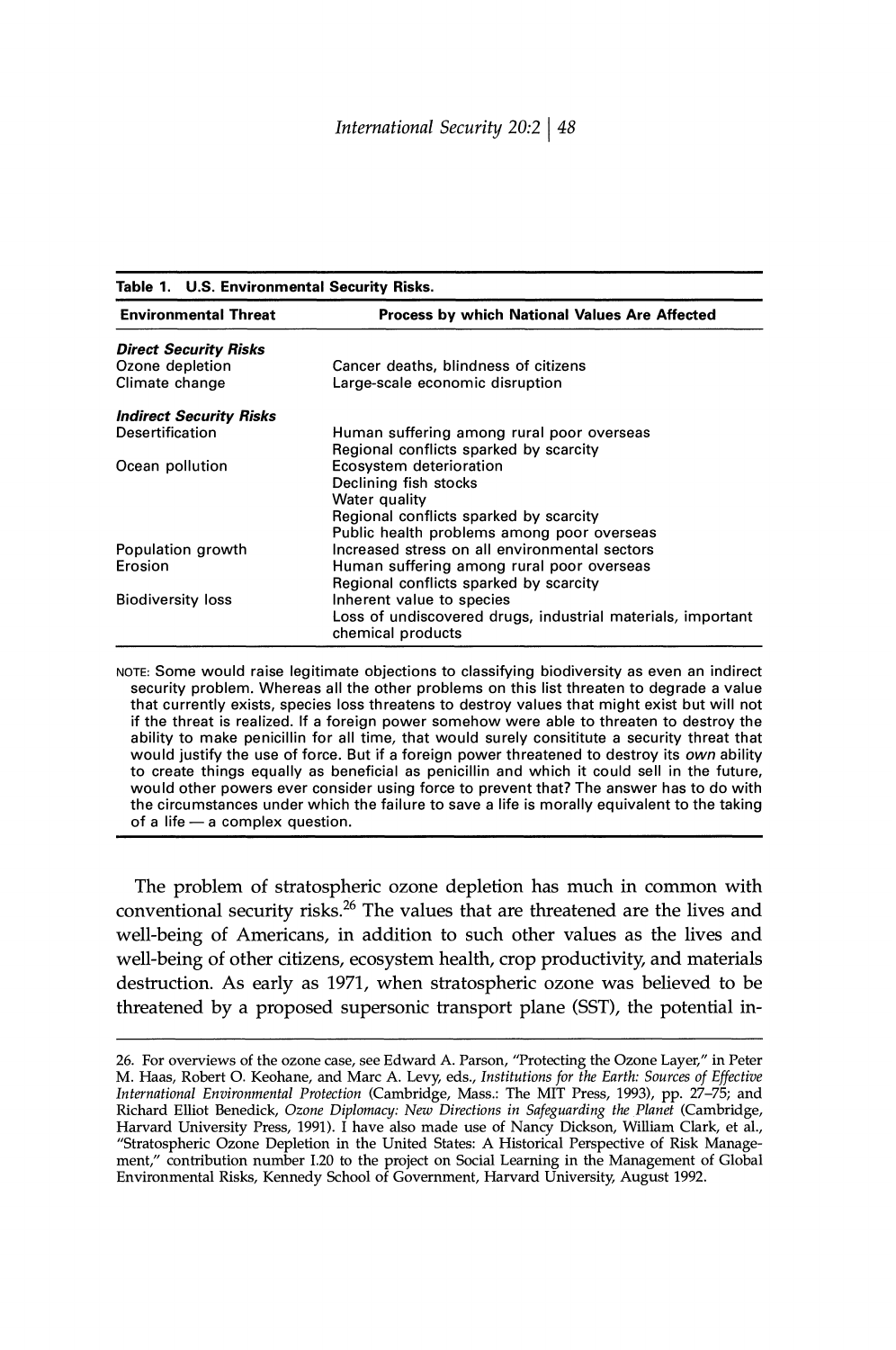crease in human skin cancer was cited as a reason to take steps to prevent the  $risk$ .<sup>27</sup>

Although the SST was never built as planned, the ozone layer was discovered in 1974 to be potentially in danger from the release of CFCs, an otherwise benign industrial chemical used as a propellant, a refrigerant, and a solvent. The EPA calculated that in the absence of corrective measures, a total of 12 million additional Americans would contract skin cancer, and that 200,000 of these cases would be fatal.

It may be asked, why not consider this a public health risk rather than a security risk? It is, of course, a public health risk, but it seems to meet fairly traditional criteria for security risks as well. The threats are to highly important national values, and they stem from global, not merely domestic, sources.

The ozone depletion problem is now in a fairly mature stage of management. To develop a security analogy, if the 1974 article identifying the CFC threat to ozone corresponds to George Kennan's "X" article of 1947, then the diplomacy and domestic regulations undertaken between 1987 and 1990 correspond to the tripling of the defense budget undertaken between 1950 and 1953.<sup>28</sup> Further, the 1987 confirmation of CFCs as the culprit behind the ozone hole played a catalytic role similar to the 1950 invasion of South Korea, which confirmed for many the "theory" behind Kennan's article.<sup>29</sup> We have now settled into a well-defined policy of "containing" chlorine levels in the stratosphere to approximately two parts per billion.

As with efforts to contain the Soviet Union, domestic efforts were accompanied by considerable diplomacy. In 1987 the Montreal Protocol, mandating a 50 percent reduction in the production and use of CFCs, was signed by all the major producers and a few potential producers, but not the biggest potential producers such as China and India. In 1990 the parties agreed to amendments

<sup>27.</sup> The ozone layer helps shield the earth's surface from ultraviolet radiation, overexposure to which is a cause of skin cancer. Some skin cancers are fatal, though most are not.

<sup>28.</sup> First to hypothesize that CFCs could destroy the ozone layer were F.S. Rowland and M. Molina, "Stratospheric Sink for Chlorofluoromethanes: Chlorine Atom-Catalyzed Destruction of Ozone, Nature, Vol. 249, No. 5460 (June 1974), pp. 810-812. On the 1950-53 defense budget, see Samuel P. Huntington, The Common Defense: Strategic Programs in National Politics (New York: Columbia University Press, 1961), pp. 63-64.

<sup>29.</sup> The ozone hole had been a worrisome anomaly between the time of its discovery in 1985 and critical experiments conducted in 1987, which definitively ruled out hypothesized meteorological causes and precisely pinpointed CFCs as the culprit. The results of these experiments and the chemical reactions explaining their results were among the central findings of the multilateral Ozone Trends Panel Report, whose release in 1988 precipitated a convergence among industrial democracies toward the goal of co Layer," pp. 31-34.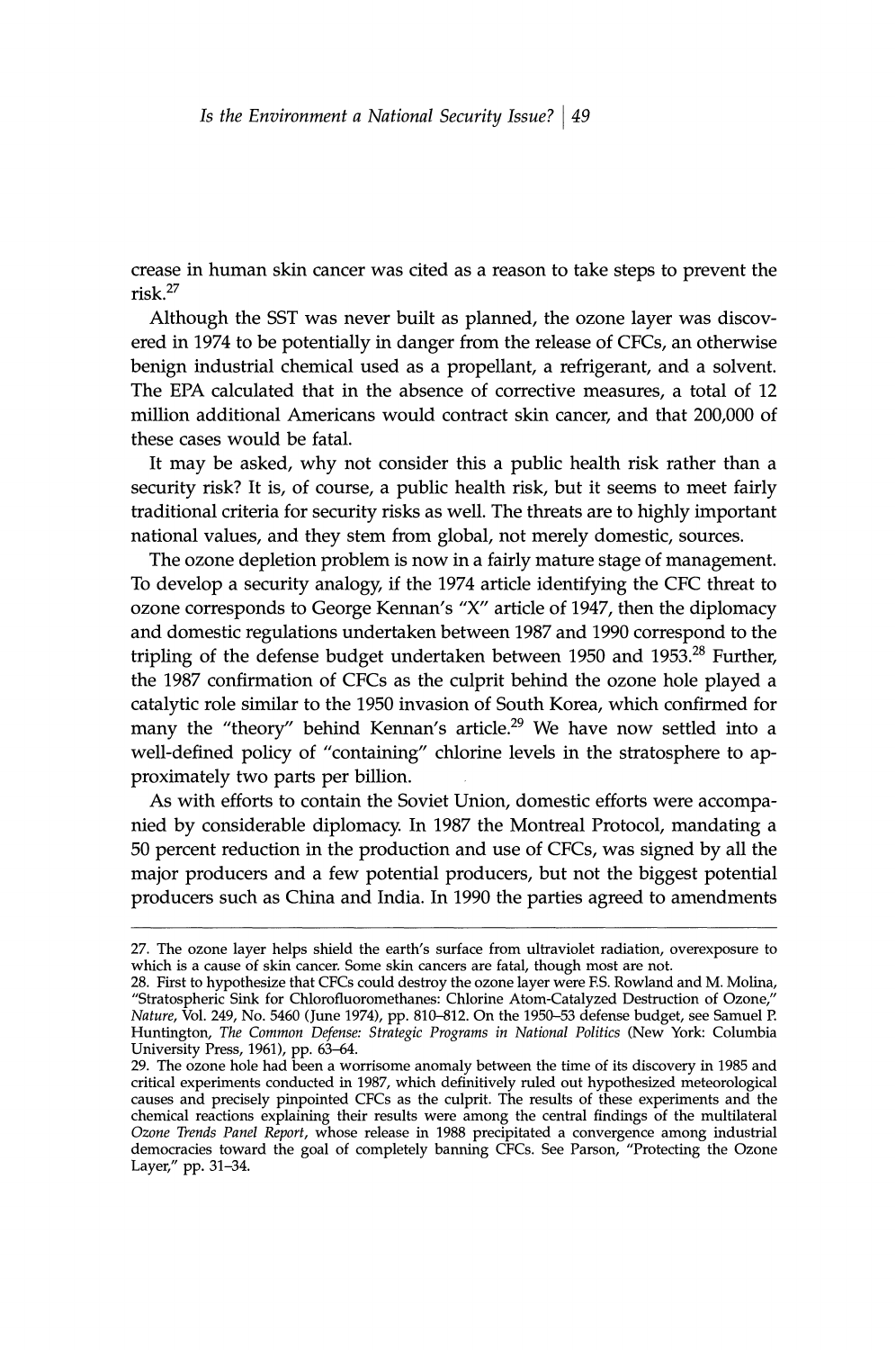that virtually eliminated CFCs as well as reducing production of other ozonedepleting compounds, and secured commitments from India, China, and other developing countries to sign the protocol in exchange for access to a financial assistance fund totalling roughly \$200 million. Further reductions were agreed to in 1992.<sup>30</sup>

This history is widely considered a success story, even though some have significant reservations as to whether even all this has been enough to avert serious loss of life. What would we have gained by considering the ozone depletion problem as a security problem? Contrary to a key assumption underlying the environment and security literature, the ozone case suggests that as a society we managed to cope with a serious environmental problem fairly well without labeling it a "security problem." Even accepting the pessimists' view that we may have done too little too late, it is difficult to imagine how we could have done much better, especially if the problem had been dealt with the way we deal with other security problems. Most of the key decisions were made by sub-cabinet officials operating out of the limelight and with little congressional meddling. Yet the actions they took had costs roughly equal to a major weapon system, and greater than Bush's four-year request for spending on the Strategic Defense Initiative.<sup>31</sup> It is hard to imagine how we could have considered the ozone problem as gravely as the literature linking environment and security calls on us to do, without also weighing the costs as gravely as we do conventional security risks. I am not arguing that the costs were prohibitive, only that if the costs had been subject to greater congressional and public scrutiny, we might have been less ambitious in meeting this threat. The few times that the issue did reach the attention of the cabinet, it almost got derailed by those who thought the control measures were too costly.<sup>32</sup> It is hard

<sup>30.</sup> For the period 1987-90, see Parson, "Protecting the Ozone Layer"; and Benedick, Ozone Diplomacy. For the 1992 amendments, see Edward A. Parson and Owen Greene, "The Complex Chemistry of the International Ozone Agreements," Environment, Vol. 37, No. 2 (March 1995), p. 16. 31. It is difficult to estimate the cost that the United States has borne in meeting this threat. Hardly on. It is effected rather in higher manufacturing<br>any of the cost appears in governmental budgets, but is reflected rather in higher manufacturing<br>costs for firms prevented from using CFCs, and lower profits for CFC produc measures at \$7-40 billion. A 1989 study by the EPA estimated the cost of a phase-out at \$49 billion; Dickson, Clark, et al., "Stratospheric Ozone Depletion in the U.S.," Table 7. The actual costs will almost certainly be lower than these estimates, however, because many former users of CFCs have found alternative manufacturing processes that are significantly cheaper.

<sup>32.</sup> In the spring of 1987 the issue was yanked away from the EPA and State Department and debated in the Domestic Policy Council, where opponents of action came very close to curbing U.S. diplomats working toward the Montr derailed the creation of the multilateral fund that made it possible to secure critical Indian and Chinese participation in connection with the London amendments.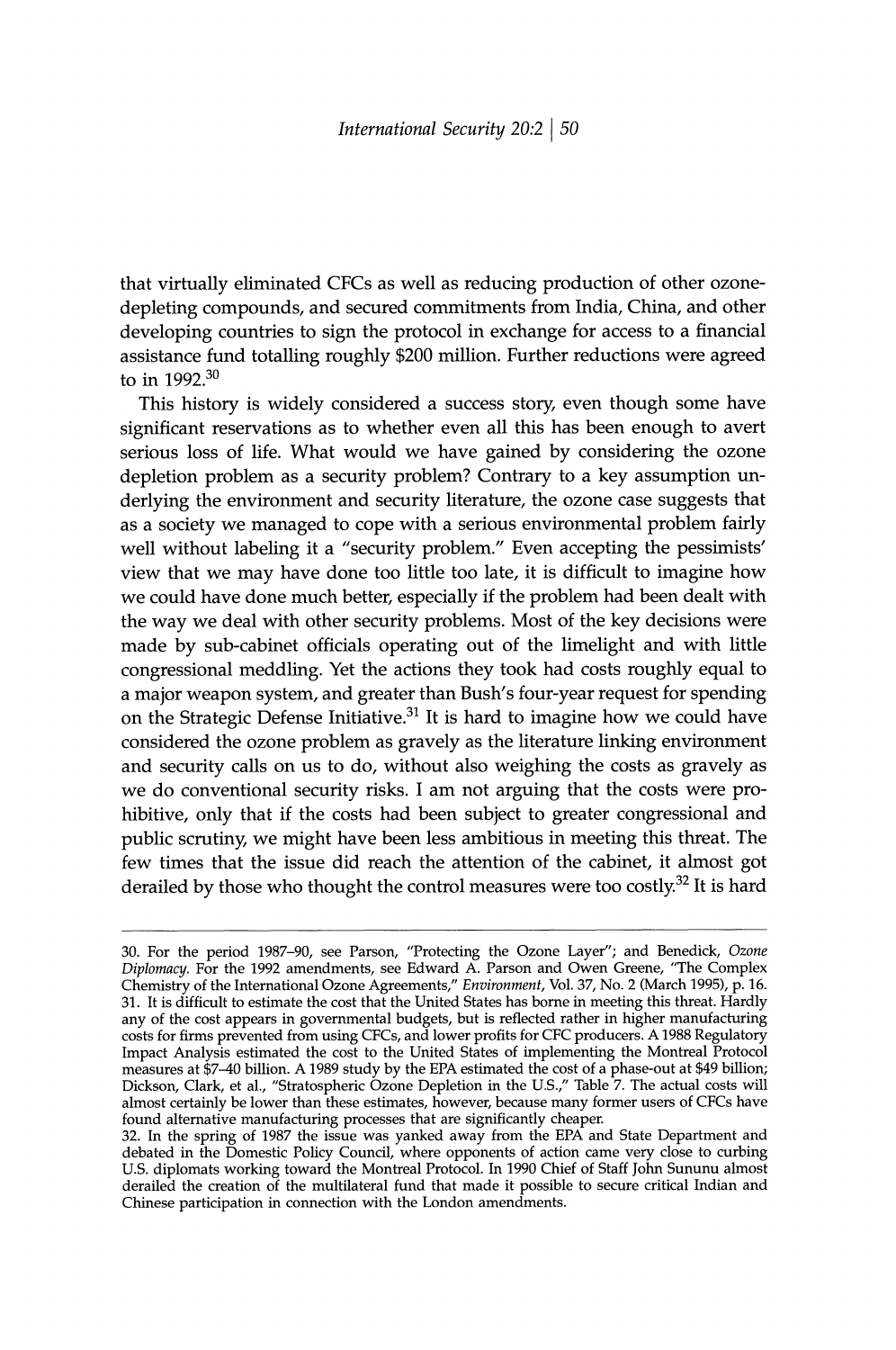to escape the conclusion that we probably saved more lives by treating the stratosphere as low politics than we would have by treating it as high politics.

### **GLOBAL CLIMATE CHANGE**

This lesson has been lost on advocates for action to prevent climate change, who have devoted considerable energy to raising the issue as high as they can on the political agenda and linking it to security wherever they can. Although climate change probably does constitute a security threat because of the severity of the potential impacts, I argue here that linkage to the security issue promises risks but no benefits.

Assessing the severity of climate change and evaluating response options is vastly more difficult than such tasks were with the ozone depletion threat. The range of effects is much wider; they involve biological and physical systems less well understood than stratospheric chemistry; they involve a far greater range of industries; and the diplomatic constraints are much more pressing. The upper range of projected adverse effects is high enough, however, and the lower range of cost estimates low enough to make it possible to envision an ambitious control strategy analogous to the strategy designed to combat ozone depletion.

The possibility that a buildup of greenhouse gases, especially carbon dioxide, might cause the earth's temperature to rise and cause traumatic climate change was first raised in 1896.<sup>33</sup> Various national assessments since 1979 have estimated global warming arising from a doubling of  $CO<sub>2</sub>$  emissions to be from 1.5 to 4.5 degrees Fahrenheit. Current  $CO<sub>2</sub>$  concentrations are about 25 percent above their pre-industrial level, and may reach a level twice as high within fifty years.

The consequences of such a temperature rise have been estimated for fresh water resources, sea level rise, erosion, wetlands loss, agricultural productivity, biodiversity, air quality, human health, and urban infrastructure. Taken all together, these effects would constitute a security risk if they threatened such a severe upheaval to the domestic economy that Americans would suffer greater hardship than we as a society consider tolerable.

Human health is the only risk that, by itself, might constitute a security risk. This risk has been studied far less than the impact of sea level rise. However, the little that has been done suggests the possibility of fairly significant threats.

<sup>33.</sup> This section makes considerable use of analysis prepared by the Social Learning in the Management of Global Environmental Risks project at the Kennedy School of Government, especially Nancy Dickson and William Clark, "Global Climate Change: A Historical Perspective of Risk Management in the United States," April 1993.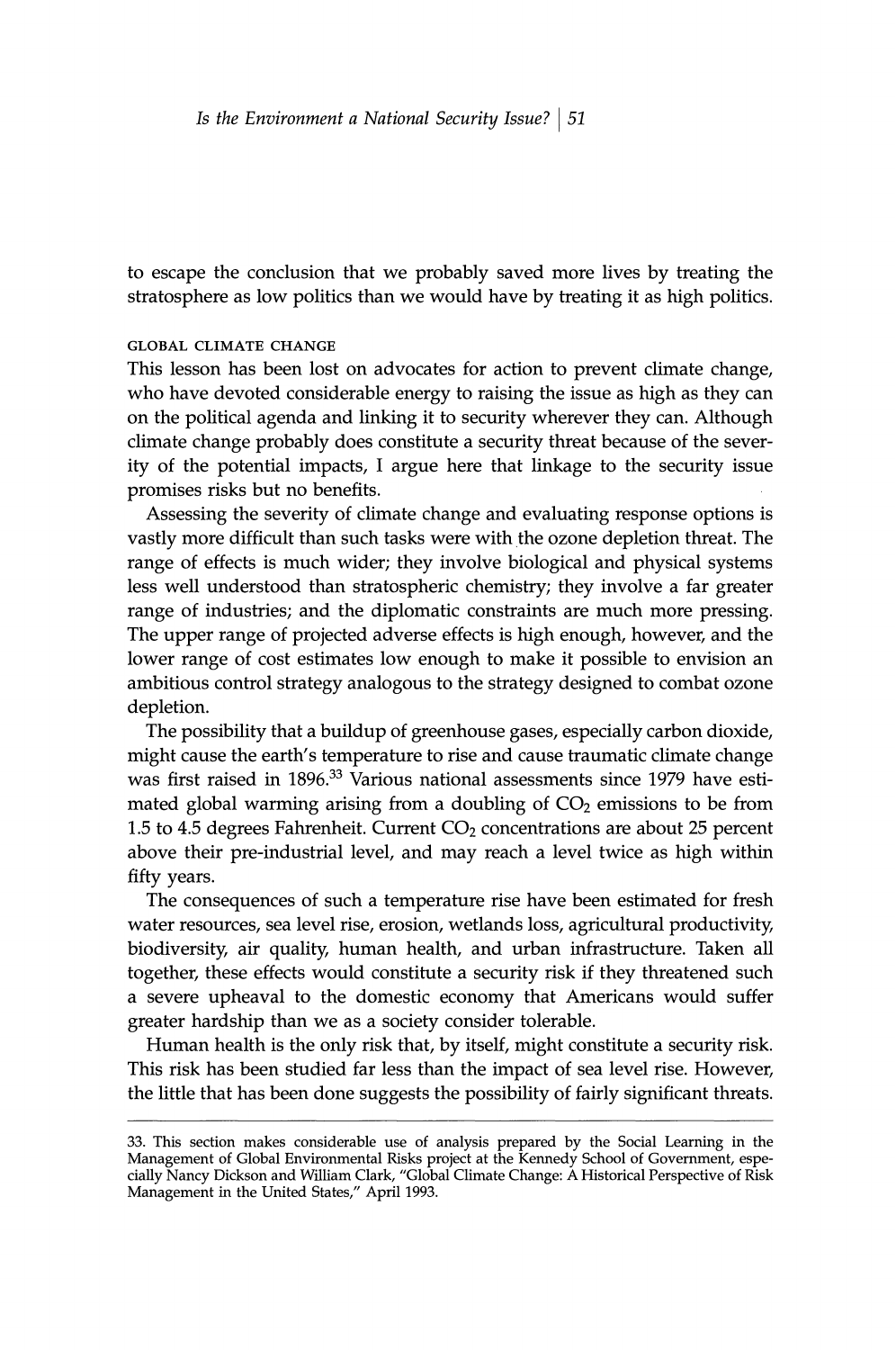Warming threatens to increase the incidence of malaria, Rocky Mountain spotted fever, and other insect-borne diseases. A 1986 study estimated that a doubling of  $CO_2$  would lead to more summer heat-caused deaths.<sup>34</sup> It is unlikely that the human health threat alone, however, would be enough to justify corrective measures, estimated to cost on the order of a few percentage points of gross national product (GNP).

The extent to which climate change constitutes a security risk for the United States thus hinges on the magnitude of the welfare losses from climate change, and the speed with which they might occur. Estimating the welfare losses is very difficult to do. William Nordhaus calculates that for reliably quantifiable risks, a doubling of  $CO<sub>2</sub>$  produces a welfare loss of .25 percent of GNP. He acknowledges that this misses many unquantifiable but important factors, and argues for using a figure of about 1 percent. $35$  Others have estimated losses closer to 5 percent of GNP.<sup>36</sup> A 1991 National Academy of Sciences report avoids making a precise damage estimate, instead providing evidence to suggest that some significant degree of damage is likely, even though it cannot be quantified.<sup>37</sup> Some remotely possible disasters would generate massive negative effects that swamp the most likely estimates.

The debate over the feasibility and cost of various response options is in a similar state of irresolution. Some estimates of the cost of reducing  $CO<sub>2</sub>$  emissions are forbiddingly high, while others produce estimates that are quite low or even negative.<sup>38</sup>

Given the degree of debate over the magnitude of likely effects and the costs of control measures, there is little U.S. consensus on appropriate policy measures, aside from the commitment to increase our capacity to understand the

<sup>34.</sup> Whereas currently about 1,200 elderly Americans die each summer from heat-related stress, after carbon doubling the total would increase to 7,500. L.S. Kalkstein, et al., The Impact of Human-Induced Climate Warming Upon Human Mortality: A New York Case Study, Proceedings of the International Conference on Health and Environmental Effects of Ozone Modification and Climate Change (Washington, D.C., 1986) as cited in Dickson and Clark, "Global Climate Change."

<sup>35.</sup> William D. Nordhaus, Managing the Global Commons: The Economics of Climate Change (Cambridge, Mass.: The MIT Press, 1994).

<sup>36.</sup> For a sophisticated alternative assessment, see William R. Cline, The Economics of Global Warming (Washington, D.C.: Institute for International Economics, 1992).

<sup>37.</sup> National Academy of Sciences, Policy Implications of Greenhouse Warming (Washington, D.C.: National Academy of Sciences, 1991).

<sup>38.</sup> Macroeconomic models tend to produce high estimates, on the order of 5 percent of GNP, while technology-based models tend to produce lower estimates. For the former, see A. Manne and R. Richels, "CO<sub>2</sub> Emission Limits: An Economic Cost Analysis for the USA," The Energy Journal Vol. 11, No. 2 (April 1990), pp. 51–74. For the latter, see Amory Lovins, et al., Least-Cost Energy:<br>Solving the CO<sub>2</sub> Problem (Andover, Mass.: Brick House, 1981).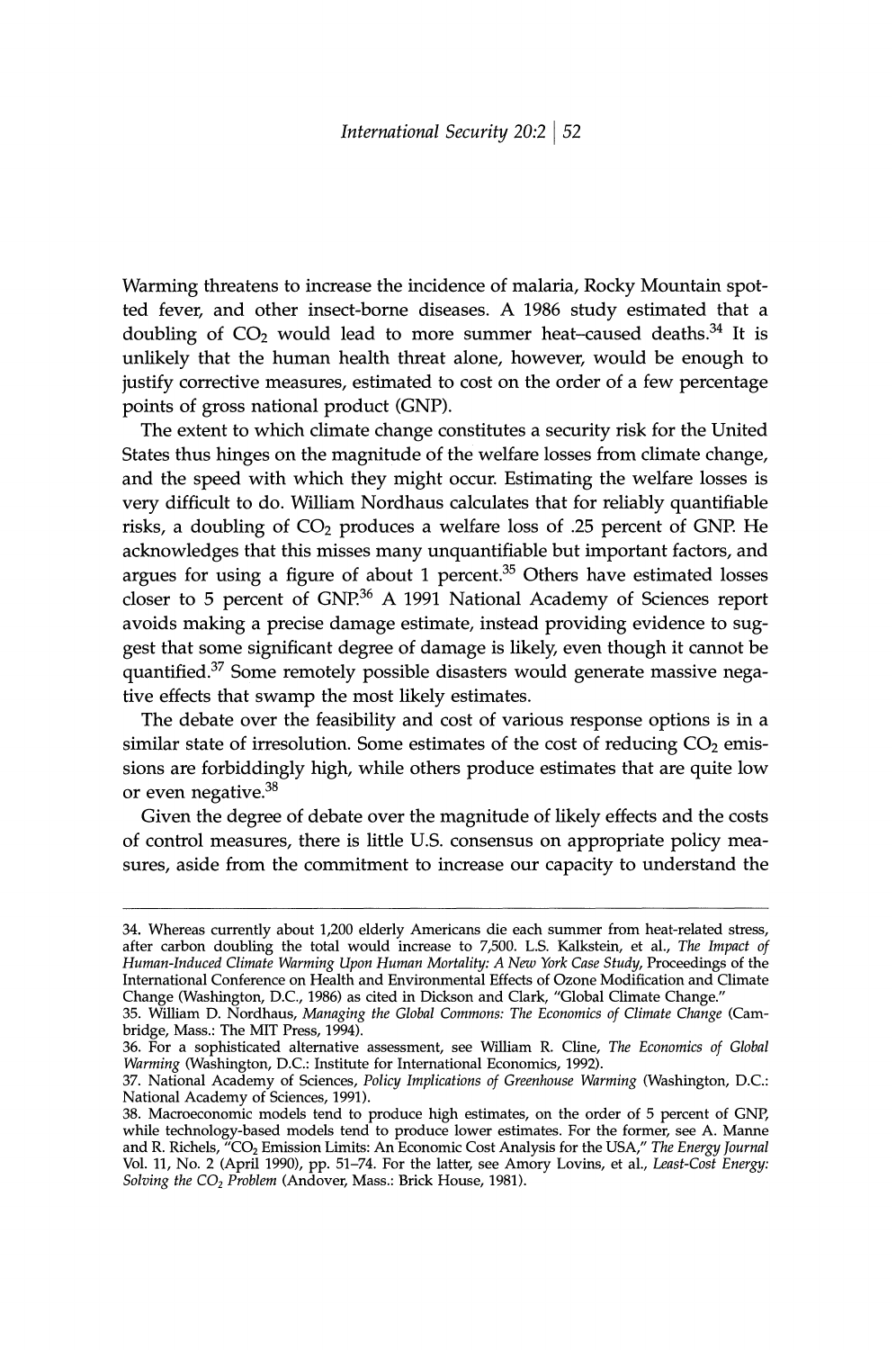problem, and to create the global machinery for undertaking collective action should we decide that it is desirable. The 1991 National Academy report recommends a mixture of adaptation and mitigation strategies. It justifies the adaptation measures in terms of relative cost-effectiveness as compared to mitigation, and because even draconian mitigation measures are unlikely to prevent some warming.<sup>39</sup>

Although it makes sense to consider climate change a security threat because of potential economic upheaval and potential loss of American lives, it is less clear how doing so enhances the way we think about the threat. Although those who have linked the climate case to security have done so hoping to spur greater action, $40$  making an issue a security issue does not put it on the fast track. Some security threats are better ridden out. Some are quagmires waiting to bog down imprudent policy-makers. For every Korea that spurs greater diligence, there will be a Vietnam that counsels caution. As the ozone example suggests, success may be independent of, even impeded by, wrapping the problem in the security mantle. It is instructive that when climate change was being debated by heads of state and branded as an issue of U.S. security by members of Congress and other elites during the last few years of the Bush administration, there was virtually no progress at the level of grand, overarching policy. But in the depths of the EPA, so far removed from the spotlight that many environmentalists did not even know about it, an innovative program was implementing a successful carbon reduction program.<sup>41</sup>

In looking at direct environmental threats to U.S. security, we have moved away from the literature that explicitly attempts to link environment and security, and toward a more self-contained environmental literature. That is where useful answers are most likely to be found to the relevant questions. There is one set of questions that cannot be answered in this way, however, and this is one area where the literature on environment and security could make a useful contribution but has not: the problems associated with making large-scale policy trade-offs among competing national interests. Under "traditional" definitions of security, these trade-offs were made at the national level in the defense budget and in the development of strategic plans by the Pentagon. Defense budgets and strategic plans embody judgments as to which

39. National Academy of Sciences, Policy Implications of Greenhouse Warming.

<sup>40.</sup> See, for example, David A. Wirth, "Climate Chaos," Foreign Policy, No. 74 (Spring 1989), pp. 3-22.

<sup>41.</sup> The EPA's Green Lights Program has been a silent success story. It has managed, on a shoestring budget, to put in place energy saving measures on an unprecedented scale.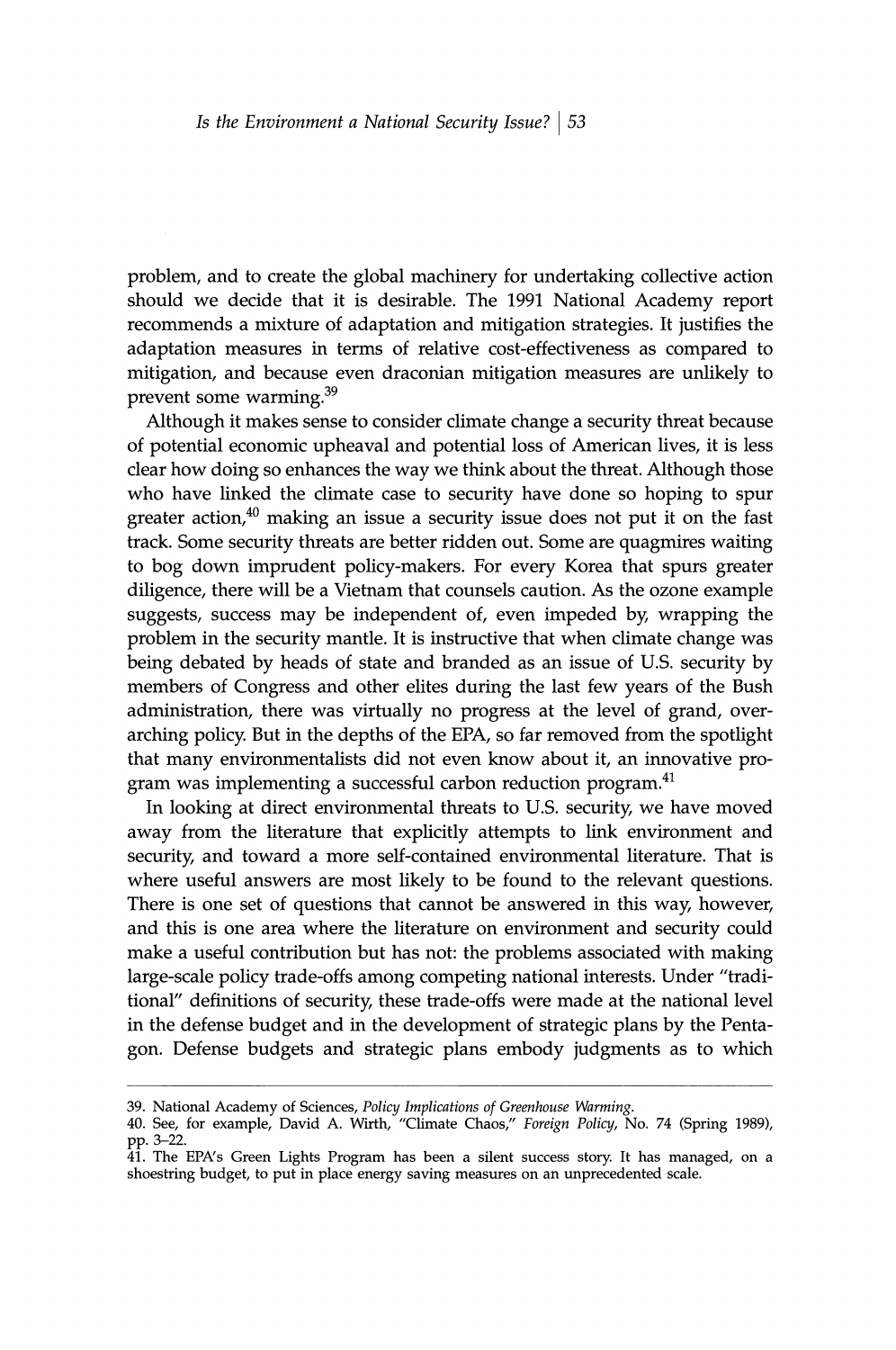security threats are most pressing and which responses are most appropriate. It is enormously difficult to make sound judgments, but a set of useful practices and evaluation procedures has emerged.<sup>42</sup> If security is broadened to include environmental threats, the problem is even more challenging.

U.S. environmental policy-making has historically been characterized by a high reliance on legislative instruments and judicial review sparked by litigation. This has resulted in an environmental policy style characterized by a high reliance on scientific judgments and, where these are absent, on rigid legislative criteria capable of strict interpretation by the courts.<sup>43</sup> This policy style would be singularly unsuited to coping effectively with big security risks, which require complex judgments concerning highly uncertain phenomena. They require long-term strategies that may not necessarily be justifiable with reference to science, and flexibility that may be incompatible with rigid legislation.

If ozone depletion is considered the prototypical environmental security problem, then the existing style of environmental policy-making is appropriate. Ozone was a fairly rapidly emerging problem for which a solution was found that was fairly straightforward. It was like the security task of pushing back North Korea or of getting Saddam Hussein out of Kuwait. For action on problems like climate change, however, we need a policy-making style more like defense policy than environmental policy. Climate change is a problem much more like the problem of containing the Soviet Union; it requires a grand strategy to guide actions in the face of distant, uncertain threats, and an overarching commitment from high levels of leadership to stay the course through the ebbs and flows of popular sentiment.

# Environmental Degradation as an Indirect Political Threat to U.S. Security Interests

Although consideration of direct threats to U.S. security leads us into the domain of physicists and economists and the mainstream environmental literature, when indirect threats are concerned, one can still identify a literature that styles itself as part of an "environment and security" research program. This literature looks for environmental causes of civil strife, regional conflict,

<sup>42.</sup> The literature is vast. Among others, see Huntington, The Common Defense; William W. Kaufmann, A Reasonable Defense (Washington, D.C.: Brookings Institution, 1986).

<sup>43.</sup> See David Vogel, National Styles of Regulation: Environmental Policy in Great Britain and the United States (Ithaca, N.Y.: Cornell University Press, 1986); and R. Shep Melnick, Regulation and the Courts: The Case of the Clean Air Act (Washington, D.C.: Brookings Institution, 1983).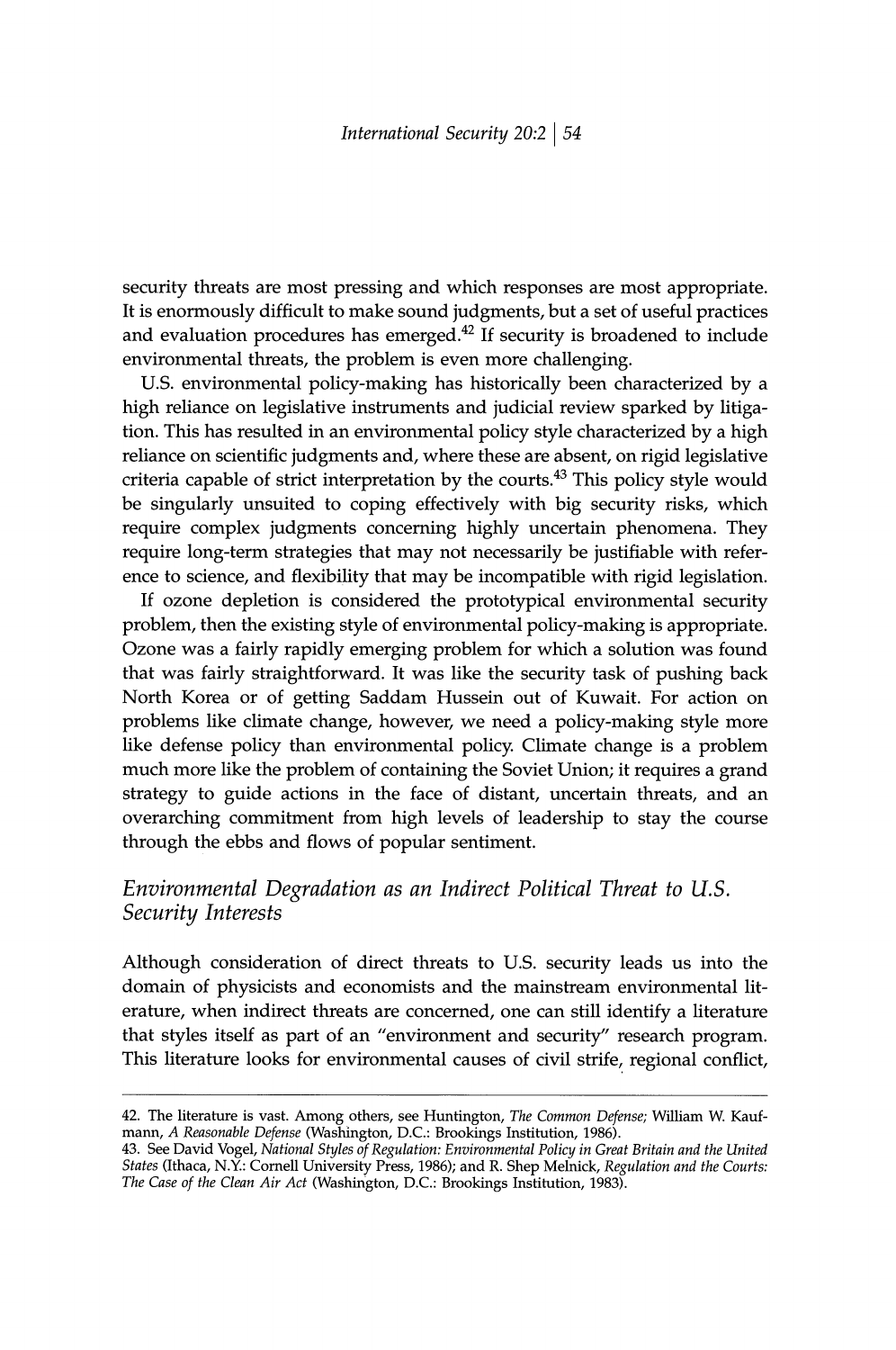and mass migration, all of which could in turn potentially constitute a threat to U.S. security interests. In these cases, environmental degradation is an indirect, rather than direct, threat to the United States because the environmental change itself does not degrade the most important American values; rather, these values are degraded by political change sparked by the environmental change.

Thomas F. Homer-Dixon presents the rationale for considering the possibility that environmental degradation might be responsible for violent conflict and outlines a research strategy for understanding the links.<sup>44</sup> One aim of the research effort is to "help identify key intervention points where policy makers might be able to alter the causal processes linking human activity, environmental degradation, and conflict."45

The suggestion that environmental change might spark political conflicts that could harm U.S. security interests is not new. Following surprising declines in world food production in the early 1970s as a result of abnormal weather patterns, the U.S. Central Intelligence Agency (CIA) conducted an analysis of the climate change risk in 1974 and concluded that should abnormal weather continue, U.S. interests would be threatened by the resulting political instability overseas.<sup>46</sup> Homer-Dixon cites work from 1977 and 1980 sounding similar alarms. More recently, it is possible to identify a more or less coherent effort at fashioning a research program, rather than isolated studies.

What are the findings of this fledgling research program, and what are its implications for contemporary U.S. security policy? The answer is far from clear. Reading this work is somewhat like trying to focus on a near and distant object at the same time through a camera. Sometimes the environmental theme comes into clear focus, and sometimes the security theme comes into focus, but the two never seem to come into focus together.

One effort to understand the role of environmentally induced mass migration in sparking violent conflict, for example, was able to find considerable evidence that migration can cause violence and that environmental degradation can cause migration, but no case in which degradation caused migration then caused violence.<sup>47</sup>

<sup>44.</sup> Thomas F. Homer-Dixon, "On the Threshold: Environmental Changes as Causes of Acute Conflict."

<sup>45.</sup> Ibid., p. 88.

<sup>46.</sup> Central Intelligence Agency study cited in Dickson and Clark, "Global Climate Change."

<sup>47.</sup> Astri Suhrke, "Pressure Points: Environmental Degradation, Migration and Conflict," Occasional Paper No. 3, Project on Environmental Change and Acute Conflict, March 1993.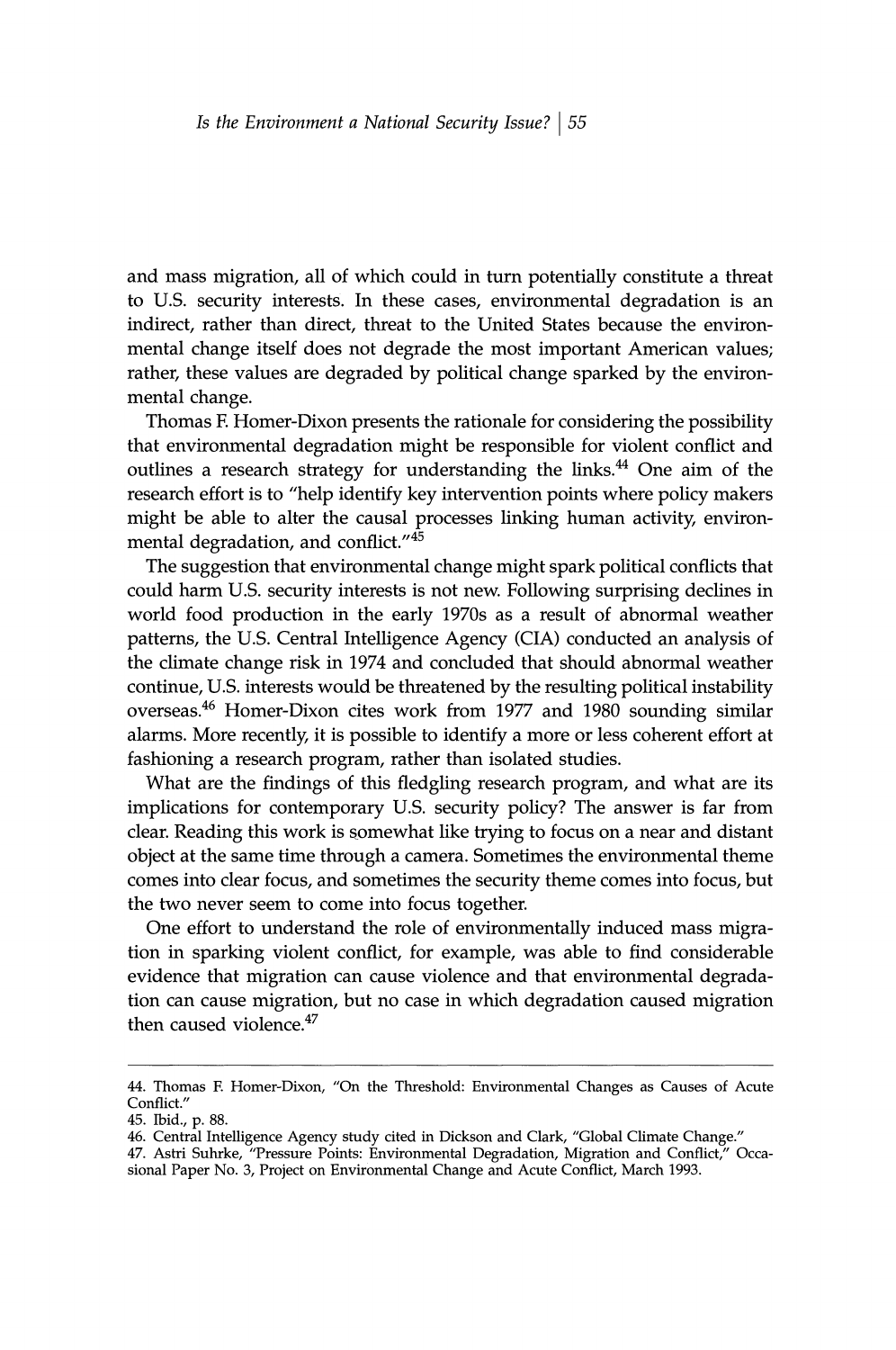The results of two years of study by some thirty scholars under the aegis of the Environmental Change and Acute Conflict Project have been summarized recently.<sup>48</sup> While the evidence clearly refutes the null hypothesis that environmental degradation is irrelevant to political conflict, it is less clear what the evidence might affirmatively show. Although Homer-Dixon criticized prior writing on environment and security as "anecdotal,"<sup>49</sup> the empirical results of this effort still amount only to a collection of illustrations of violent conflict in which environmental resources played some important role. It offers more anecdotes, but not more understanding. Moreover, in many of these illustrations environmental factors are playing fairly uninteresting analytical roles. In many cases they are simply the scarce resource over which conflict is waged. But in economies dominated by natural resources rather than manufacturing, it should not be surprising to find natural resources the focus of political conflict; this is the case in the example of white Mauritanian Moors expelling black Mauritanians from farm land made valuable by the construction of a dam on the Senegal River.<sup>50</sup> In other cases environmental degradation is clearly a secondary or tertiary phenomenon behind more fundamental forces that are responsible for violence; this is the case in the example of Philippine guerrillas who have found support among landless peasants.<sup>51</sup>

The research on environmental degradation and political conflict has failed to generate new findings largely because of limits inherent in the cases that have been studied. The main thrust of the effort has been to look at cases of violent conflict and then to investigate the environmental factors involved. Homer-Dixon says that he and his colleagues chose only cases where there was environmental damage and where conflict was either under way or imminent, in order to falsify most effectively the null hypothesis that the two factors are not causally related.<sup>52</sup> But it is difficult to imagine not being able to find conflicts in developing countries involving renewable resources. Developing

<sup>48.</sup> Thomas F. Homer-Dixon, Jeffrey H. Boutwell, and George W. Rathjens, "Environmental Scarcity and Violent Conflict," Scientific American, Vol. 268, No. 2 (February 1993), pp. 38–45; Thomas F. Homer-Dixon, "Environmental Scarcities and Violent Conflict: Evidence from Cases," International Security, Vol. 19, No. 1 (Summer 1994), pp. 5–40. For results on a similar research project, consult the occasional paper series of the Environment and Conflicts Project, Swiss Peace Foundation, especially Volker Böge, "Bougainville: A 'Classical' Environmental Conflict?" No. 3 (October 1992); and Mohamed Suliman, "Civil War in Sudan: The Impact of Ecological Degradation," No. 4 (December 1992).

<sup>49.</sup> Homer-Dixon, "On the Threshold," p. 83.

<sup>50.</sup> Homer-Dixon, Boutwell, and Rathjens, "Environmental Scarcity," p. 41.

<sup>51.</sup> Ibid., p. 42.

<sup>52.</sup> Homer-Dixon, "Environmental Scarcities," p. 7.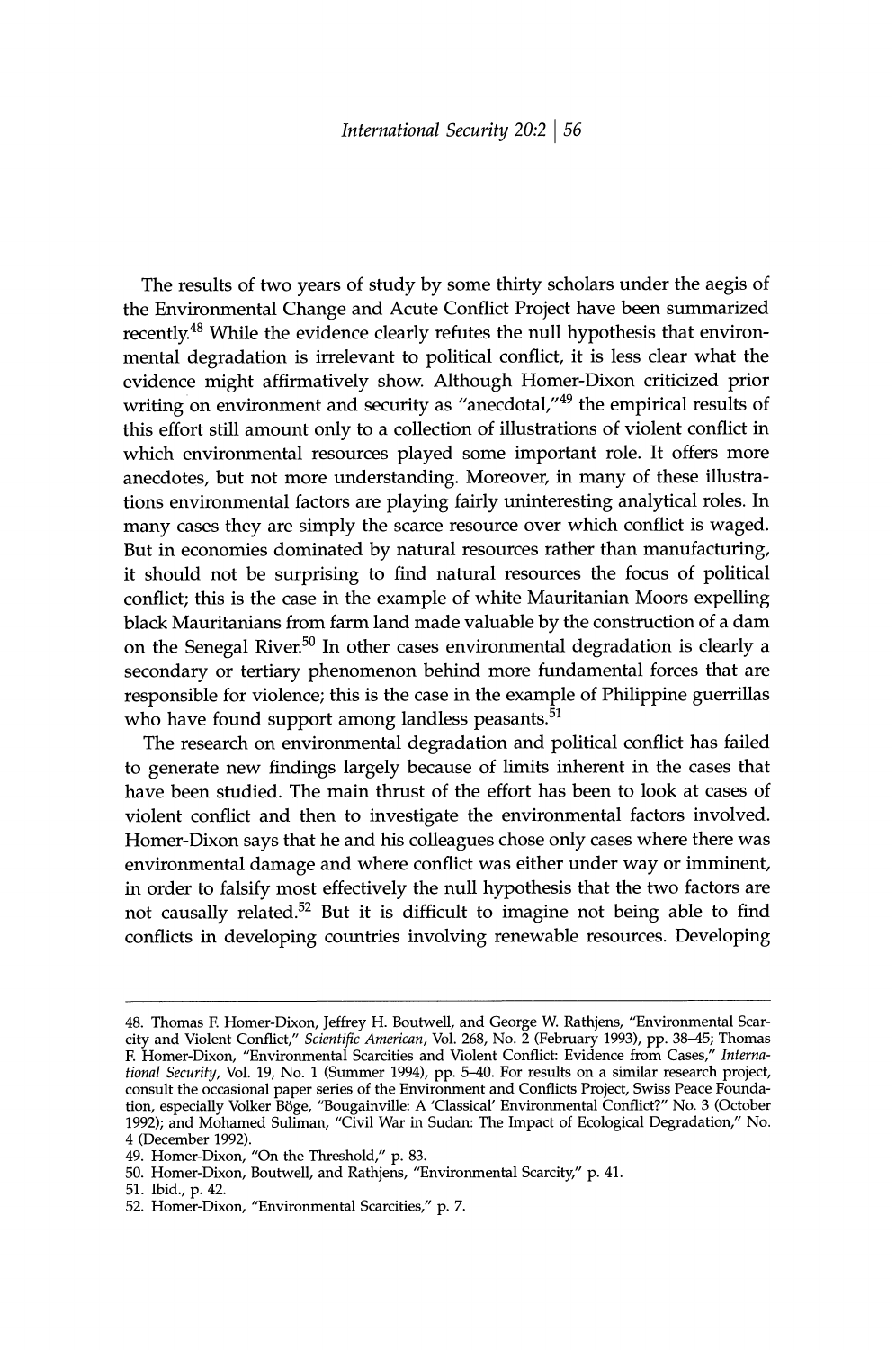country elites fight over renewable resources for the same reason that Willy Sutton robbed banks: that is where the money is. The more logical research strategy under the circumstances would be to compare societies facing similar environmental problems but exhibiting different levels of violent conflict. That would permit some precision in identifying the conditions under which environmental degradation generates violent conflict and when it does not, and for formulating useful policy advice on how to avoid violent outcomes. By instead taking aim at a null hypothesis that has virtually no advocates, researchers have lost the ability to say anything more than "the environment matters," something not seriously disputed before this work was undertaken. Even in those cases where no significant violence is present, researchers have squandered the ability to ask "why not?" and instead have spent their time asking "what will it look like when it happens?"<sup>53</sup>

One justification given for devoting analytical efforts to understanding "what will happen," instead of explaining what did happen, is to be relevant to unfolding policy debates. How useful is the policy advice coming out of the environment and security scholarship? Writing in International Security, Homer-Dixon demurs from offering policy prescriptions, except to counsel reevaluation of predictions of Chinese stability. In Scientific American, Homer-Dixon and his collaborators write that "there are significant causal links between scarcities of renewable resources and violence. To prevent such turmoil, nations should put greater emphasis on reducing such scarcities. This means that rich and poor countries alike must cooperate to restrain population growth, to implement a more equitable distribution of wealth within and among their societies, and to provide for sustainable development."<sup>54</sup>

These recommendations are too general to be the "key intervention points" promised in Homer-Dixon's 1991 article. The policies recommended after the scholarship are no more precise than the banal advice on the table before the research was conducted, nor are there any new reasons to think such advice might work.

<sup>53.</sup> The case studies on China are clear examples of this. See Jack A. Goldstone, "Imminent Political Conflicts Arising from China's Environmental Crises," Occasional Paper No. 2, Project on Environmental Change and Acute Conflict, December 1992. As prognostications, these and similar efforts appear to be of high quality. As such, however, they can illustrate what scholars already know but not add to our store of knowledge.

<sup>54.</sup> Homer-Dixon, Boutwell, and Rathjens, "Environmental Scarcity," p. 45. Homer-Dixon offers<br>more extensive discussion of policy recommendations in "Environmental and Demographic<br>Threats to Canadian Security," Canadian For research done on environment and security links.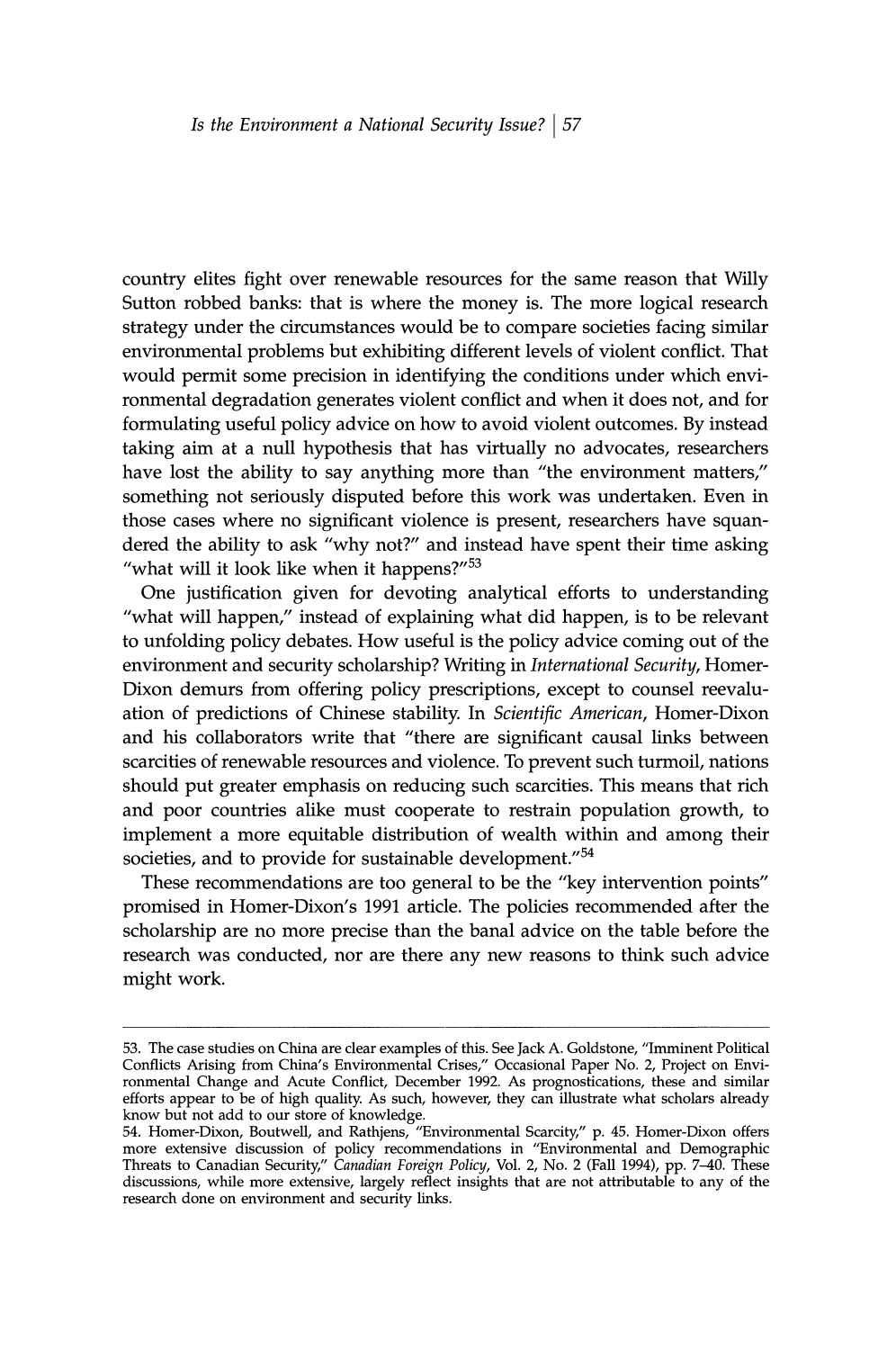Ironically, then, efforts to study environment and security more rigorously and to formulate more precise policy advice appear to have circled back to the comfortable rhetoric and bland recommendations that marked their point of departure.

It does not have to remain this way. Better research and better advice can grow out of an understanding that environmental factors interact with a variety of other factors to spawn violent conflict. By the time one arrives at the end of the logical chain—violent conflict—so many intervening variables have been added that it is difficult to see the independent contribution of environmental degradation. There appear to be no interesting mechanisms that are purely and discretely environmental. Therefore any research strategy aimed at deepening understanding of security problems by studying only the environmental connections can never succeed. That would be like trying to estimate the coefficient for one variable in a multiple regression equation without estimating the others. Instead, for those who worry about global conflict, the attention ought to be on how the whole constellation of factors that promote or impede violence operate.

To reframe the point in this way is to shed light on a major shortcoming of contemporary security studies; specifically, it has seriously neglected the study of regional military conflict for over a decade.<sup>55</sup> Therefore, in a rather indirect way, the environment and security debate has done a service by reminding students of security of the need to retool in the post-Cold War era, to be able to offer useful judgments on how regional and internal military conflicts emerge and how they can be prevented.<sup>56</sup> A renewed research program on the causes of regional conflict is much more likely to generate useful policy advice than one trying to view the world through an environmental lens, if the goal is to prevent such conflicts and manage them better when they do occur.

Such research is under way, and we can assess its comparative advantage by examining its findings and policy advice, and comparing it to what emerges from the environment and security literature. Consider what Homer-Dixon refers to as problems engendered by "population movement and groupidentity conflicts," one of two environment-conflict phenomena to receive significant empirical confirmation in his research (the other being "economic

<sup>55.</sup> Walt, in his essay surveying "The Renaissance of Security Studies," scarcely touches on the topic.

<sup>56.</sup> The debate sparked by Samuel Huntington's thesis that future conflicts are likely to fall along civilization fault lines has served this same purpose. Samuel P. Huntington, "The Clash of Civilizations," Foreign Affairs, Vol. 79, No. 3 (Summer 1993), pp. 22-49.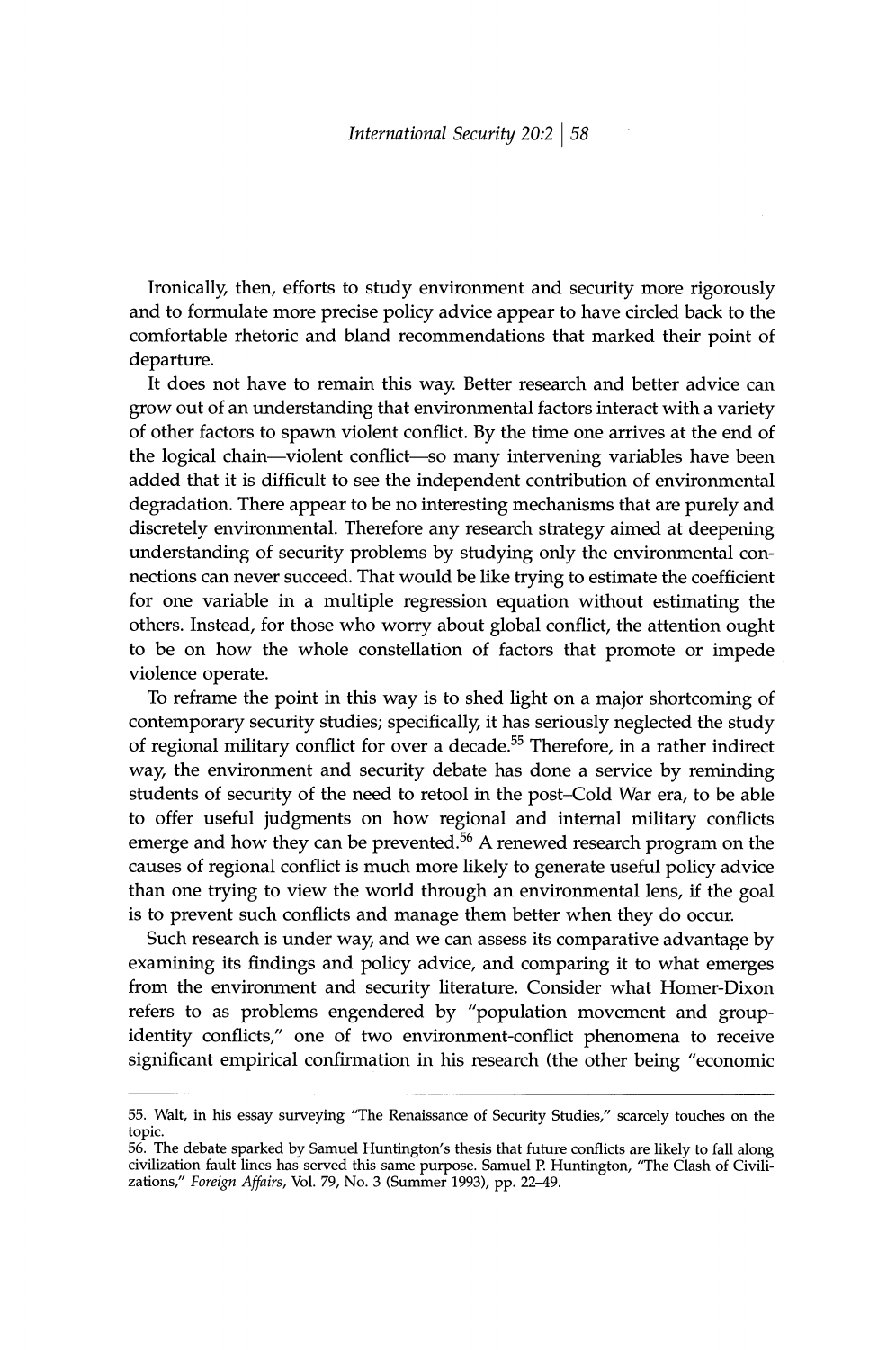deprivation, institutional disruption, and civil strife"). Homer-Dixon argues that environmental scarcity in Bangladesh, attributable to population growth, is responsible for large migration into the Indian states of Assam and West Bengal, in turn sparking high levels of political violence. He argues that environmental scarcity in large areas of the developing world is likely to spark similar conflicts. (That is an unwarranted extrapolation from a single case study, especially one that was deliberately selected because it was known to reflect environment-conflict linkages.) A recent comparative study of ethnic conflict, by contrast, paints a quite different picture. Ted Robert Gurr finds that by far the most significant factor prompting communal groups to fight is contention for state power. Gurr finds some support for the proposition that "ecological and demographic stress" is partially responsible for political agitation on the part of indigenous groups (but not all minorities); however, he observes that this factor is declining in significance.<sup>57</sup> Gurr's policy recommendations focus on strategies for clarifying group rights and resolving inter-group conflicts, rather than economic or environmental assistance from outside.<sup>58</sup> Gurr's results are based on a systematic study of all the world's minorities that are either facing serious discrimination or are actively mobilizing on behalf of political demands; this makes his generalizations considerably more reliable than Homer-Dixon's case studies. If our goal is to reduce the harm from violent conflict, Gurr's advice is more likely to succeed than Homer-Dixon's.

Gurr identifies the "weak, heterogeneous states like those of Africa" as the prime locations for likely future violence. Such states have tended to generate the most refugees. In 1993 Africa was home to 36 percent of the world's refugees, the Middle East to 30 percent, and Asia to 18 percent. North America accounted for only a little over 1 percent.<sup>59</sup> Because refugees tend to flee one poor country to seek safe haven in another poor country, refugee flows present a very weak threat to direct U.S. interests.

This suggests that if the American public is going to be mobilized to devote diplomatic and financial resources to alleviation of environmental pressures to migrate, efforts to frame the problem as a threat to U.S. security is not a wise

<sup>57.</sup> The core results of the study are summarized in Ted Robert Gurr, "Peoples Against States: Ethnopolitical Conflict and the Changing World System," International Studies Quarterly, Vol. 38, No. 3 (September 1994), pp. 347–378. The full results are in Ted Robert Gurr, Minorities at Risk: A Global View of Ethnopolitical Conflicts (Washington, D.C.: United States Institute of Peace, 1993).

<sup>58.</sup> Gurr, "Peoples Against States," pp. 367–368.<br>59. U.S. Committee for Refugees, World Refugee Survey—1994 (Washington, D.C.: U.S. Committee for Refugees, 1994), pp. 40–41. The global refugee population in 1993 was 16,255,000.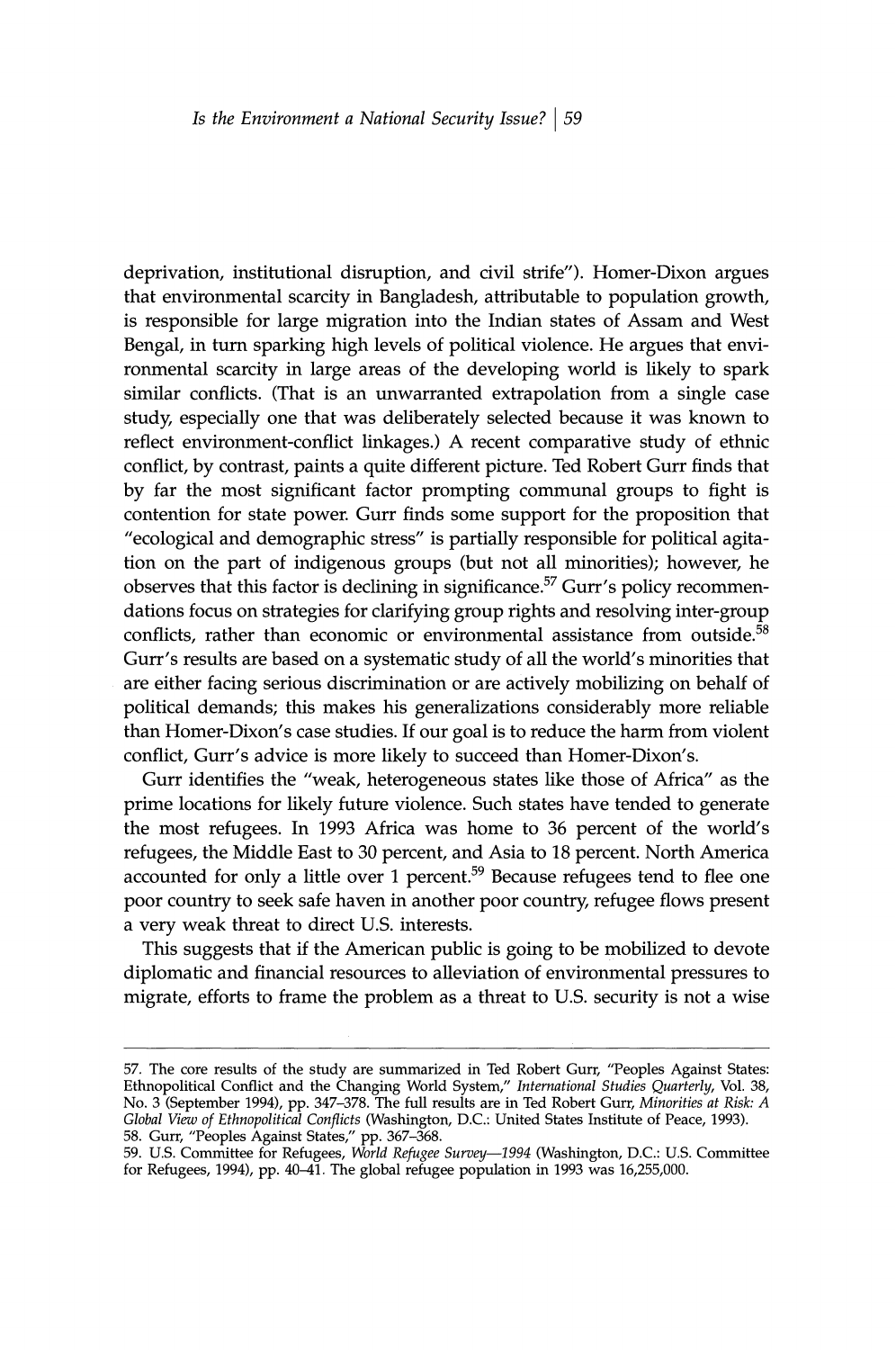move to make. Almost all the most likely "environmental refugees" are too far away to affect U.S. security except quite remotely. Humanitarian motives are likely to go further than strategic ones.<sup>60</sup>

This is not to say that environmental degradation does not pose serious problems in much of the world, or that there are not compelling reasons to seek solutions to such problems. It is only to argue that focusing on these environmental problems is a misguided method for attacking the problem of violent conflict. Environmental scholars such as Homer-Dixon have succeeded at showing that the environment matters in processes of political conflict. Most sophisticated scholars of political conflict already knew that, and now even more do. The role of Homer-Dixon and his colleagues can be likened to the scholars earlier in this century who drew attention to the economic factors that led nations into war. While many of those scholars overstated their case, they did invaluable service in helping spark a general rethinking of the causes of war and of strategies for peace. Such a rethinking required abandoning the most zealous claims, however, and focusing more on the complex phenomenon of war and less on the single cause of economic conflict. Now is the time for a similar shift in the environment and security debate.

# Conclusions

The assertion that many environmental problems constitute security risks is correct, and is of very little importance.

The purely rhetorical line of argumentation that urges us to consider environmental problems and security problems as by their very nature inseparable is probably destined to disappear. Whatever needs for attention-getting may have been present in the late 1980s, they are past now. If the problems these writers point to are really as serious as they say, then the more pressing need is not for more "new thinking" but for effective solutions.

<sup>60.</sup> There is another important reason to be cautious about linking violent conflict, refugee flows, oo. There is another important reason to be calculus about intenting violent connect, retugee hows,<br>and environmental degradation. Historically the term "refugee" has been reserved for those fleeing<br>political persecution, the term "environmental refugee" was Essam El-Hinnawi, Environmental Refugees (Nairobi: United Nations Environment Program, 1985). For criticisms, see Richard Black, "Geography and Refugees: Current Issues," pp. 3-14 in Richard Black and Vaughan Robinson, eds., Geography and Refugees: Patterns and Processes of Change (London: Belhaven Press, 1993). I am grateful to Jill Cetina for this citation and for first raising this issue with me.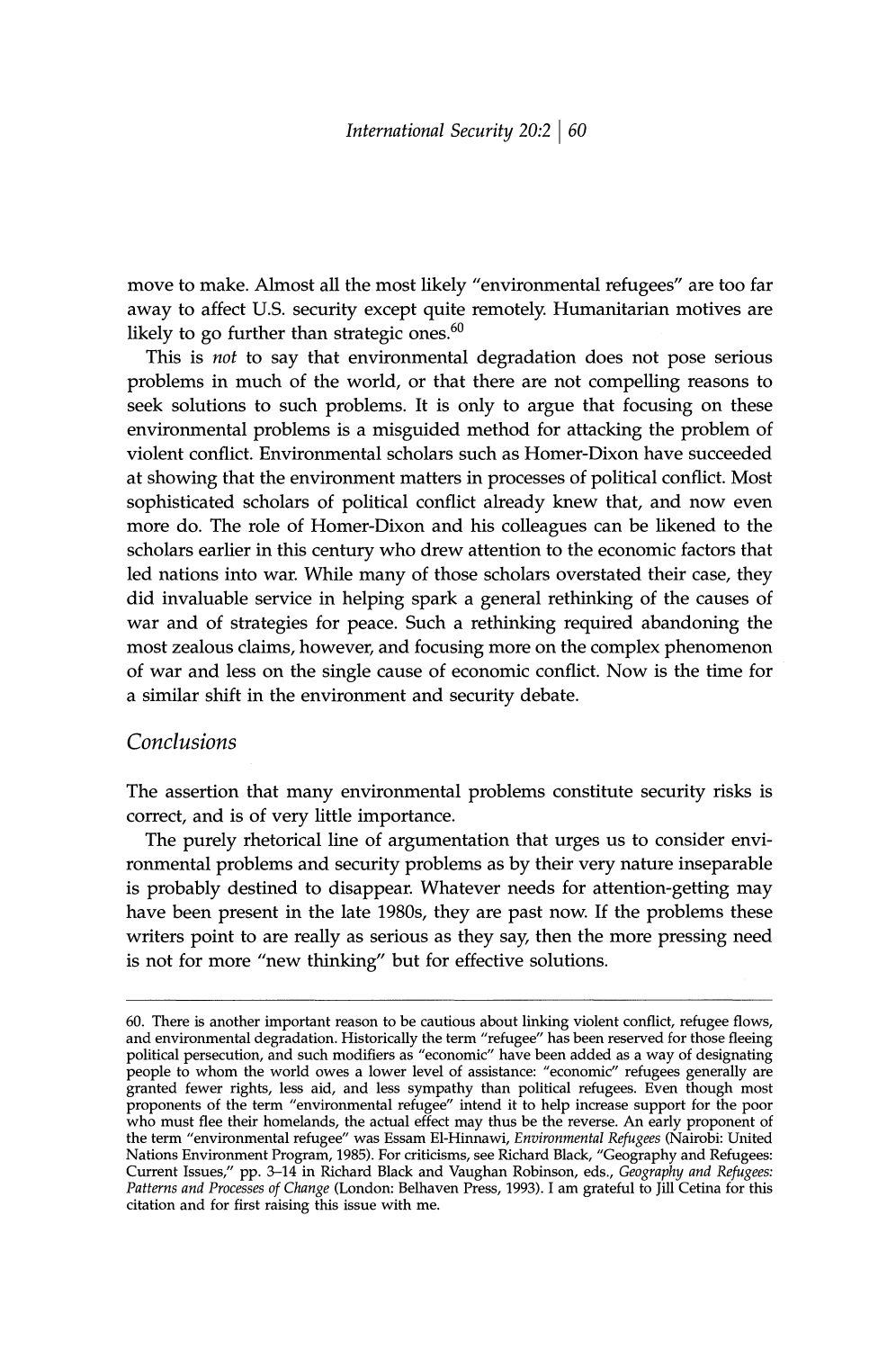The existential strand of the environment and security literature may have been unique to the historical moment in which it emerged. At a time when environmental awareness was rapidly rising among publics, politicians were competing for "green" votes, a global convention was succeeding at eliminating a whole class of dangerous compounds, and the Cold War was ending, for many in the environmental community the world seemed poised on the threshold of a new age. It was possible to pose the question (with all seriousness) in a mainstream journal: "Could the time be coming when as much lasting security can be purchased through trees as through tanks?"<sup>61</sup>

Those heady days of optimism are past. The world of 1995 looks nowhere near as primed for a nudge toward ecotopia as the world of 1989 did. Proposals for new thinking are giving way to more appropriate attention to work on developing creative solutions to specific problems. Those writers who continue to brandish the environment-qua-security rhetorical sword are likely to find themselves unable to communicate with those who view security in conventional terms.

I argue that ozone depletion and climate change are the only significant environmental problems that currently pose a direct physical harm to U.S. interests. While both problems can thus properly be considered as security problems, and both warrant serious responses, it is not clear whether engaging in the first task facilitates the second. Although many analysts accept in principle the connection between these environmental risks and security, there is no evidence that this affects in any way the kind of research they undertake or the kind of recommendations they make. The equation does not appear to do any great good, and the ozone example suggests that in some cases better results can be obtained without it.

Other important environmental problems that have security implications do so through indirect routes, through processes of violent conflict in domestic and regional settings in the developing world. But to respond effectively to these problems one needs to deepen understanding of regional and civil conflict; the environment occupies only one of many causal roles. By the time one moves from understanding conflicts to recommending responses, the environment is likely to fade far into the background.<sup>62</sup>

So in the end, the pleas to consider the environment as a security issue lead us further and further from the environment and security nexus. Examination

<sup>61.</sup> Myers, "Environment and Security," p. 41.

<sup>62.</sup> This certainly does not mean that we do not need policies to solve environmental problems in developing countries, only that the route to devising such policies is through research on environment and development, not research on violent conflict.